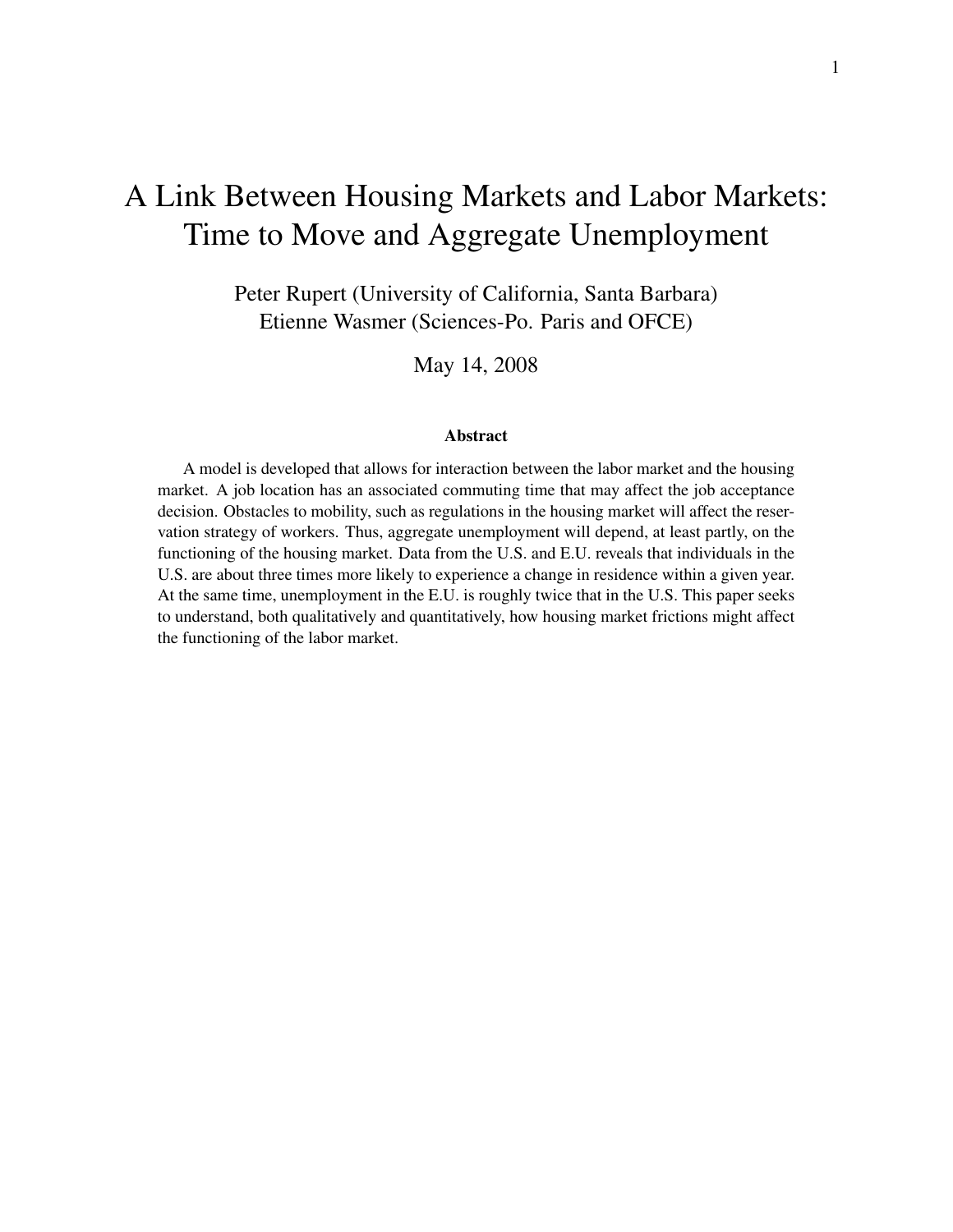# 1 Introduction

A model is developed that allows for interaction between the labor market and the housing market. A job location has an associated commuting time that may affect the job acceptance decision. Obstacles to mobility, such as regulations in the housing market will affect the reservation strategy of workers. Thus, aggregate unemployment will depend, at least partly, on the functioning of the housing market.

Data for the U.S. shows that on average between 1990 and 2000 about 16% of residents move yearly.<sup>1</sup> In comparison, data for fifteen European Union countries show that less than 5% of residents move yearly. In addition, data on reasons for moving allows us to distinguish between job-related and family (or housing-related) moves, and this distinction is built into the model.<sup>2</sup>

Although residents in the U.S. move about three times the rate of those in the E.U., the reasons why they move are roughly similar. This observation suggests that the shocks that affect mobility are similar across the countries yet there is substantially less overall mobility in the E.U.

In terms of labor markets, in July of 2007 the unemployment rate in the United States was 4.6 %. In contrast, in the four large continental countries – France, Germany, Spain, and Italy – the unemployment rate was substantially higher. The Spanish unemployment rate was over 8%, Italy around 7%, Germany over 8% and France above 9%. Moreover, as noted by Blanchard (http://www.nber.org/reporter/summer04/blanchard.html) "...at a given unemployment rate, individual unemployment duration is substantially longer, and flows in and out of unemployment substantially lower, in Europe than in the United States."

This paper develops a model that links the labor market and the housing market and shows that the functioning of the housing market can affect unemployment and job vacancies. The theory predicts that greater frictions in the housing market makes individuals more choosy about the jobs they take.

We also extend the model to address short (intra-county) vs. long (inter-county) moves. This

<sup>&</sup>lt;sup>1</sup>Geographical Mobility, Current Population Reports, P20-538, May, 2001, U.S. Department of the Census.

<sup>2</sup>Why People Move: Exploring the March 2000 Current Population Survey, Current Population Reports, P23-204, May, 2001, U.S. Department of the Census.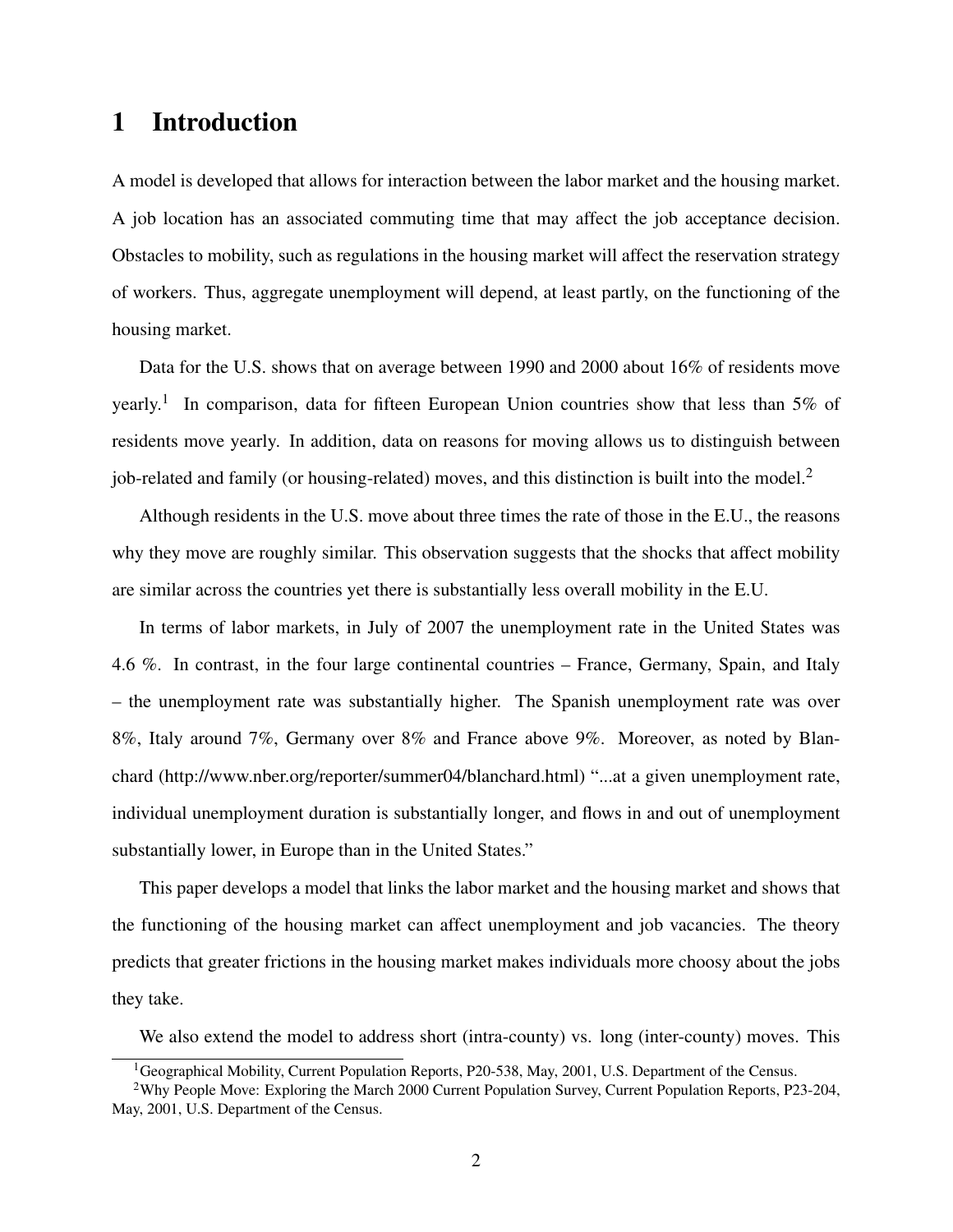is of interest because the reasons for moving short distances as compared to long distances are different.

## 2 Mobility Data

Mobility data for the U.S. and E.U. comes from two sources: the U.S. Census 2000 data and the European Community Household Panel (1999-2001) which contain similar questions.

|                             | <b>IIS</b> | EU15        |
|-----------------------------|------------|-------------|
| Mobility rate               |            | 15.5% 4.95% |
| Share within county / area  | 0.67       | 0.83        |
| Share between county / area | 0.33       | 0.17        |

<span id="page-2-0"></span>Table 1: Mobility in the U.S. and E.U.

[Table 1](#page-2-0) reveals that 15.5% of American residents move yearly for one reason or another. About 2/3 of these moves are within county. In contrast, mobility in the EU15 is about 1/3 of that in the U.S. The share of moves within an area/locality is higher, although at this level of disaggregation it is difficult to strictly compare to US counties. [Table 2](#page-3-0) provides an overview of reasons for moving for those that moved. In the U.S., most of the intra-county mobility is house related (65.4%), and only a small fraction (5.6%) move within a county for job related reasons. In contrast, work related mobility is approximately 33% of inter-county moves. Family related mobility is a fairly constant fraction of all moves. In the E.U., perhaps surprisingly, there is a very similar pattern. The Census questions are actually more precise about the exact reasons for mobility, while no detailed questions are avaialble in the ECHP. [Table 3](#page-3-1) gives the details for the U.S.

Finally, [Table 4](#page-3-2) shows that the reasons for work-related mobility are quite different within and across counties. As expected, intra-county work-related moves bring workers closer to their job, while 70% of inter-county work-related moves are related to a new job.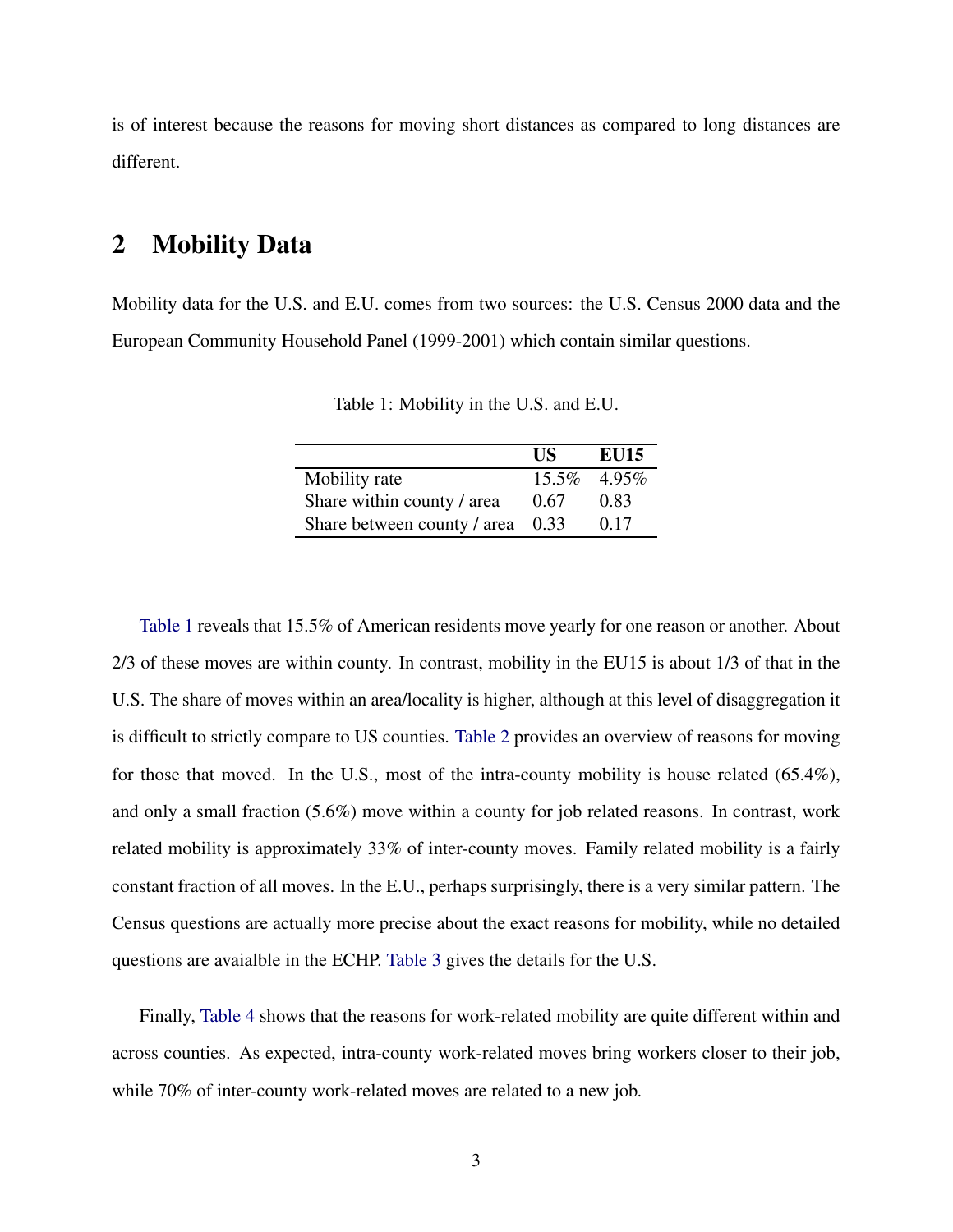<span id="page-3-0"></span>

| Proportions, US |              |              |          | Proportions, EU15      |            |            |         |
|-----------------|--------------|--------------|----------|------------------------|------------|------------|---------|
| All pop. $(1+)$ | intra-county | inter-county | all      |                        | intra-area | inter-area | all     |
| Work related    | 5.6%         | 31.1%        | $16.2\%$ | Job related            | $7.61\%$   | 40.0%      | 14.3%   |
| Family related  | 25.9%        | 26.9%        | $26.3\%$ | <b>Personal Reason</b> | 31.6%      | 29.8%      | 31.3%   |
| House related   | 65.4%        | 31.9%        | 51.6%    | <b>House Related</b>   | 59.1%      | 28.1%      | 52.7%   |
| <b>Others</b>   | $3.0\%$      | $10.1\%$     | $6.0\%$  | Not Available          | $1.7\%$    | $2.11\%$   | $1.8\%$ |
| All reasons     | 100%         | $100\%$      |          | All reasons            | 100%       | 100%       | $100\%$ |

<span id="page-3-1"></span>Table 3: Reasons for Moving, U.S.

| Work                            |          | <b>House</b>                          |          |
|---------------------------------|----------|---------------------------------------|----------|
| new job or job transfer         | $60.5\%$ | wanted own home, not rent             | $22.2\%$ |
| look for work or lost job       | $9.7\%$  | wanted new or better home/appartment  | 35.8%    |
| closer to work / easier commute | $19.6\%$ | wanted better neighborhood/less crime | 8.6%     |
| retire                          | 2.4%     | wanted cheaper housing                | 10.8%    |
| other job related reason        | $7.7\%$  | other housing reason                  | 22.6%    |
| All work related reasons        | $100\%$  | All house related reasons             | $100\%$  |
|                                 |          |                                       |          |
| Family                          |          | <b>Other</b>                          |          |
| change in marital status        | 23%      | attend or leave college               | 38.2%    |
| establish own household         | 27.2%    | change of climate                     | 11.0%    |
| other family reason             | 49.8%    | health reason                         | 17.2%    |
| All family related reasons      | $100\%$  | other reasons                         | 33.6%    |
|                                 |          | All other related reasons             | 100%     |

<span id="page-3-2"></span>Table 4: Work-related Moves, U.S.

| Work related                    | All      | <b>Intra</b> | Inter   |
|---------------------------------|----------|--------------|---------|
| new job or job transfer         | $60.5\%$ | 24.5%        | 69.4%   |
| look for work or lost job       | $9.7\%$  | $9.4\%$      | $77\%$  |
| closer to work / easier commute | $196\%$  | 53.5%        | 13.6%   |
| retire                          | $2.4\%$  | 14%          | 3.0%    |
| other job related reason        | $7.7\%$  | $11.1\%$     | 63%     |
| total                           | $100\%$  | $100\%$      | $100\%$ |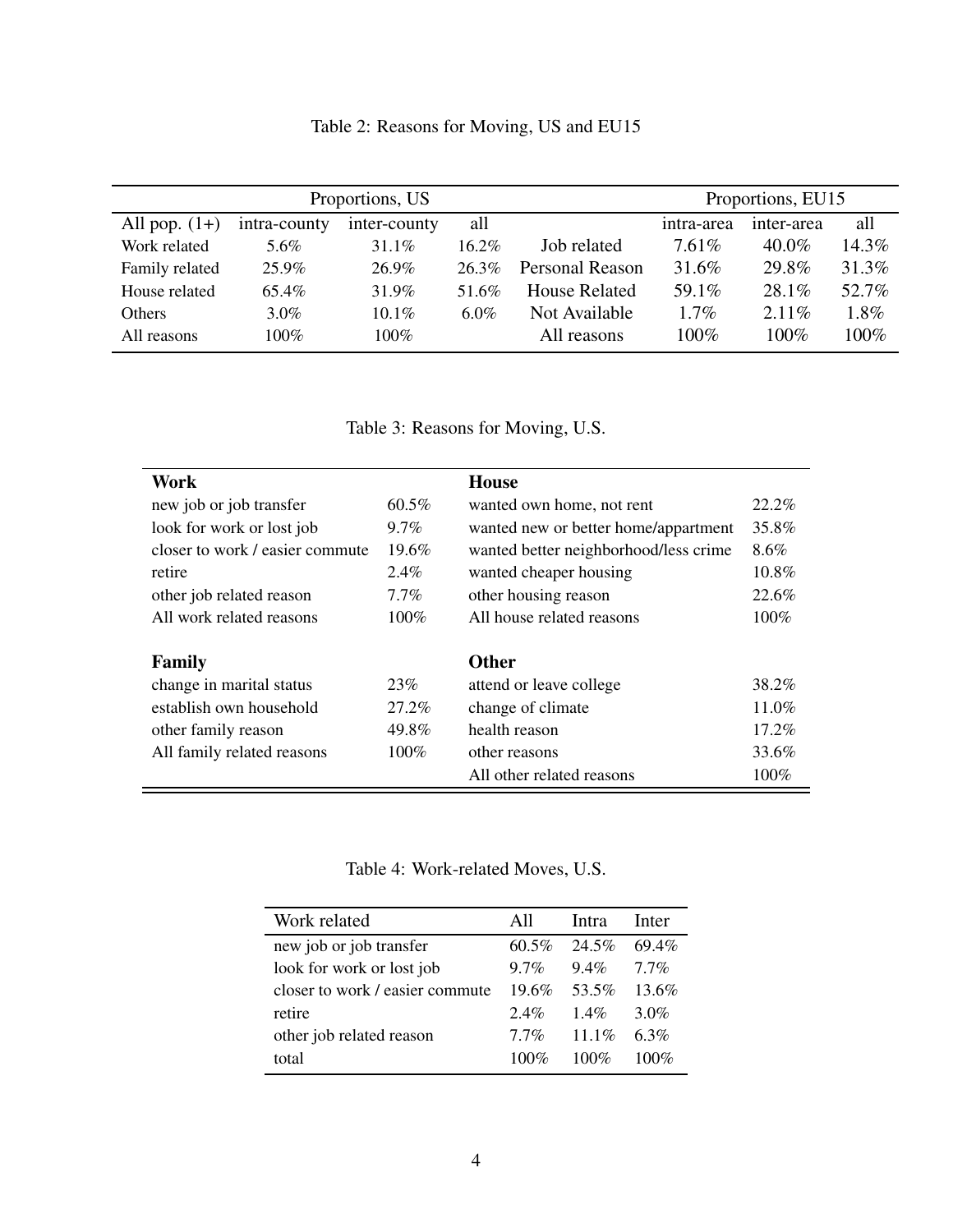## 3 Model

### 3.1 Preferences and Search in the Housing Sector

A dwelling is a bundle of services generating utility to individuals or a household. The defining characteristic of a dwelling, however, is that the services it providess are attached to a fixed location. The services can, of course, depend on the quality of the dwelling and its particular location. Amenities such as space, comfort, proximity to theaters, recreation, shops and the proximity to one's job increase the utility of a given dwelling. The dwelling may also be a factor of production of home-produced goods. In addition, the dwelling could be a capital asset. For these services, individuals pay a rent or a mortgage. We assume that the rent or mortgage is such that utility across dwellings will be equalized to reflect any differences in amenities.

In this paper we focus on one particular amenity, distance to work. Because a dwelling is fixed to a location, the commuting distance to one's job,  $\rho$ , becomes an important determinant of both job and housing choice. We assume that space is symmetric, in the sense that the unemployed have the same chance of finding a job wherever their current residence, implying that  $\rho$  is a sufficient statistic determining both housing and job choice.

Time is continuous and individuals discount the future at rate *r*. Agents face two types of housing shocks. First, they may receive a family shock that arrives according to a Poisson process with parameter  $\delta$ . The shock changes the valuation of the current location, necessitating a move. This shock can be thought of as a marriage, divorce, the arrival of children, deterioration of the neighborhood, and so on. Upon the arrival of the shock they make one draw from the existing stock of housing vacancies, distributed as  $G_S(\rho)$ .<sup>3</sup> Note that agents may sample from the existing stock of houses at any time.

Second, agents randomly receive new housing opportunities that (possibly) allows them to relocate closer to their job. These arrivals are assumed to be Poisson with parameter  $\lambda_H$ . The distribution of *new* vacancies is given as  $G_N(\rho)$ .

 $3$ The one draw assumption is not very strong. It is equivalent to making up to  $N$  independent draws, in which case this would be like one single draw from a distribution  $(G<sub>S</sub>)<sup>N</sup>$ . See Lemma 1 in Quentin et al. (2006).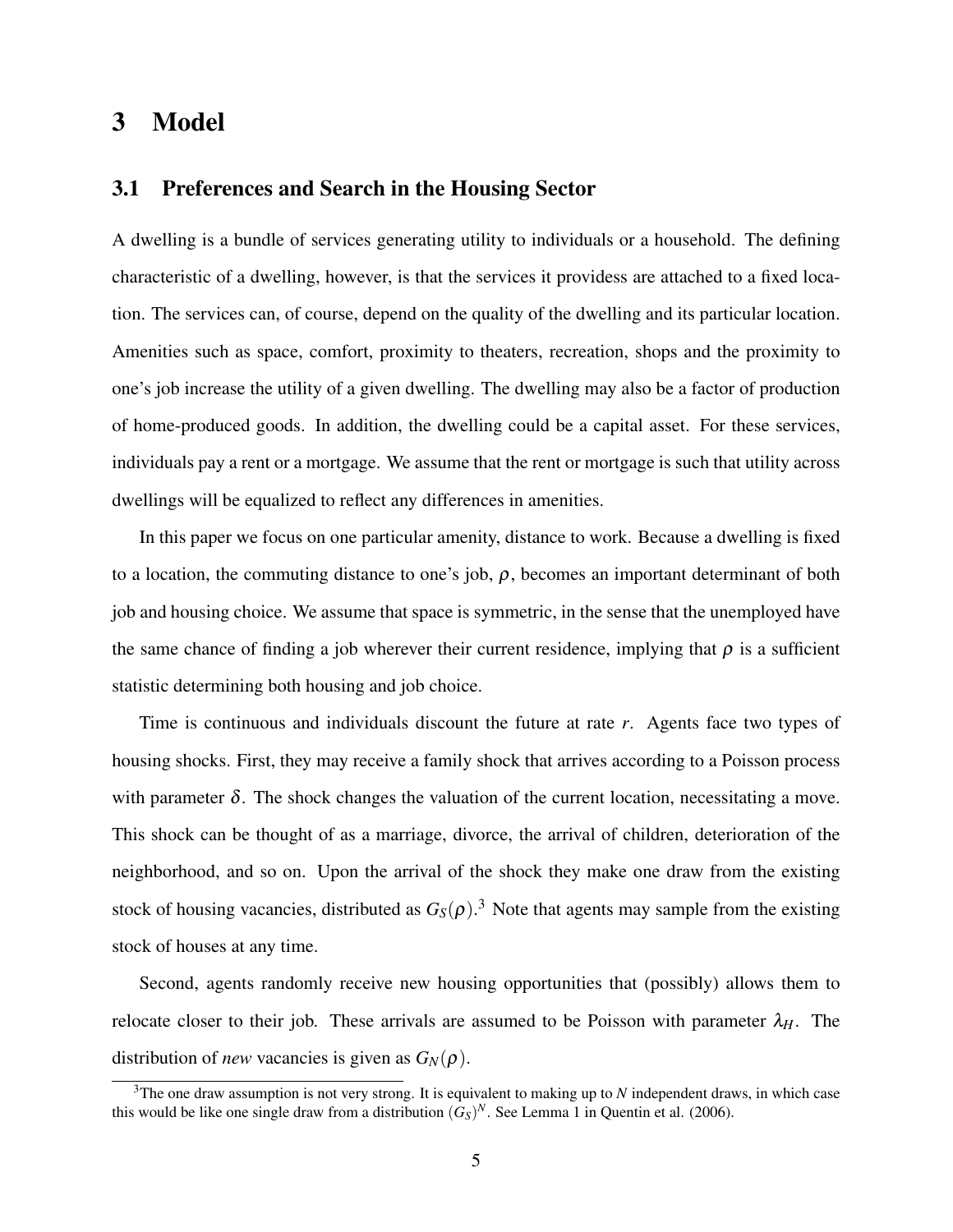In the model,  $\lambda_H$  is the parameter determining frictions in the housing market. An increase in  $\lambda_H$  means there are more arrivals of opportunities to find housing. As  $\lambda_H$  approaches infinity, housing frictions go to zero. Obviously, if  $\lambda_H = 0$  there is no mobility. The main idea behind  $\lambda_H$  is that agents may not move instantaneously to their preferred location. Such restrictions might arise from length of lease requirements or eviction policies.

### 3.2 Labor market

Individuals can be in one of two states: employed or unemployed. While employed, income consists of an exogenous wage,  $I = w$ . We assume no on-the-job search and all separations from the job occur exogenously with Poisson arrival rate, *s*.

The unemployed receive income  $I = b$ , where *b* can be thought of as the utility from not working. While unemployed, job offers arrive at Poisson rate  $p$ , indexed by a distance to work,  $\rho$ , drawn from the cumulative distribution function *FJ*.

Let  $E(\rho)$  be the value of employment for an individual residing at distance  $\rho$  from the job. Let *U* be the value of unemployment, which does not depend on distance given the symmetry assumption made above. We can now express the problem in terms of the following Bellman equations;

<span id="page-5-0"></span>
$$
(r+s)E(\rho) = w - \tau \rho + sU + \lambda_H \int \max\left[0, (E(\rho') - E(\rho))\right] dG_N(\rho')
$$
 (1)

$$
+\delta \int \max[U - E(\rho), E(\rho'') - E(\rho)] dG_S(\rho'')
$$
  

$$
(r+p)U = b + p \int \int \max[U, E(\rho'), E(\rho'')] dF_J(\rho') dG_S(\rho''),
$$
 (2)

where  $\tau$  is the per unit cost of commuting and  $\rho$  is the distance of the commute. [Eq. 1](#page-5-0) states that workers receive a utility flow  $w - \tau \rho$ ; may lose their job and become unemployed – in which case they stay where they are; they receive a housing offer among the new vacancies *GN*, which happens with intensity  $\lambda_H$ , in which case they have the option of moving closer to their job; and finally may receive a family shock  $\delta$ , and need to relocate.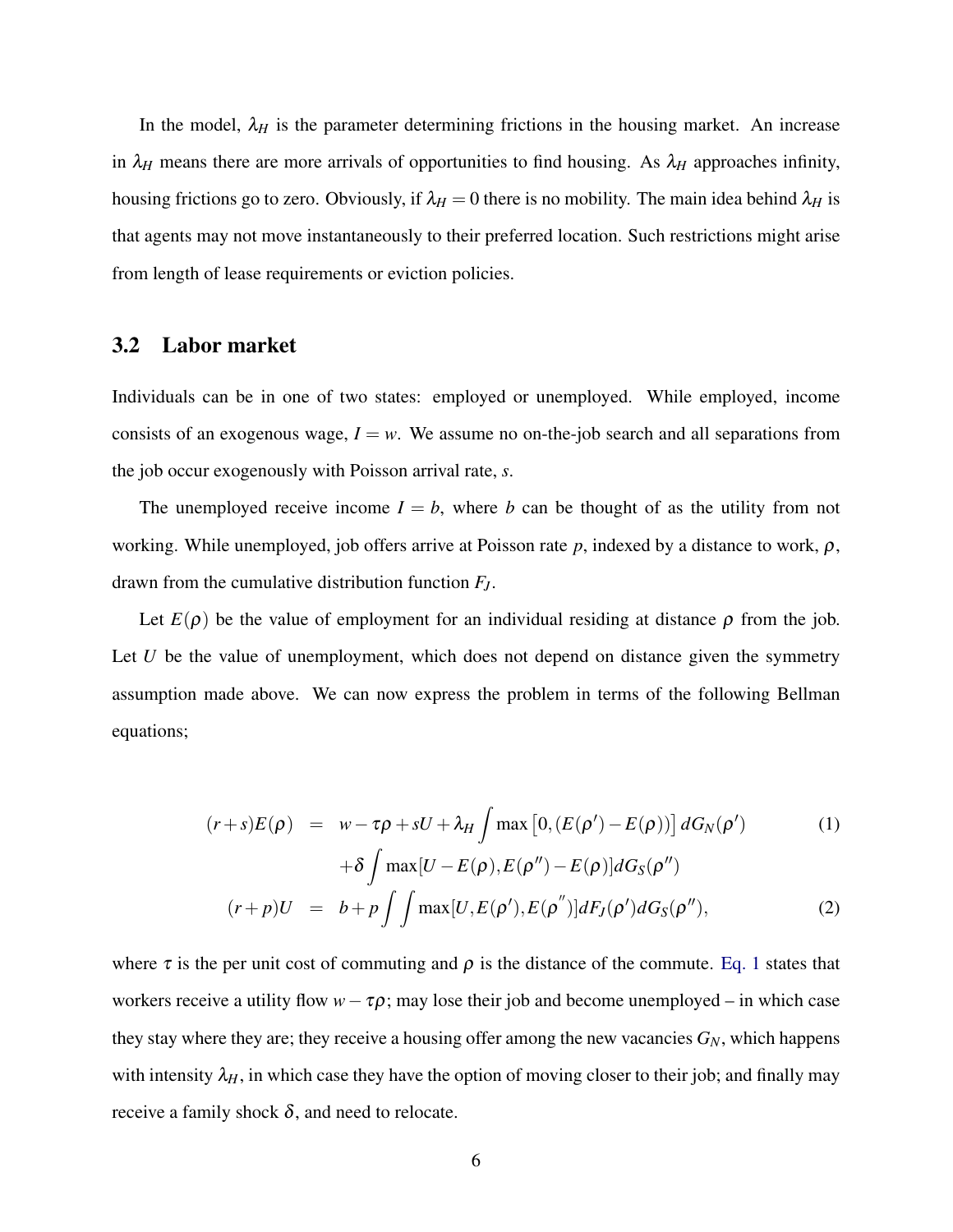[Eq. 2](#page-5-0) states that the unemployed enjoy *b*; receive a job offer with Poisson intensity  $p$  at a distance  $\rho'$  from the distribution  $F_J(\rho)$ . They have the option of rejecting the offer if the distance is too far, but also have the option to move instantaneously if they find a residence in the stock of existing vacant units. To the extent that  $\rho'$  and  $\rho''$  are independent draws, this means that there is a distribution,  $F$ , combining  $F$ *J* and  $G$ <sup>S</sup> such that the integral terms can be rewritten as  $\int \max[U, E(\rho)] dF(\rho)$  where  $\rho$  will simply be the min of the two draws:  $\rho = Min(\rho', \rho'')$ .<sup>4</sup>

#### 3.3 Reservation strategies

We now derive the job acceptance and moving strategies of individuals. Observe that *E* is downward sloping in  $\rho$ , with slope

$$
\frac{\partial E}{\partial \rho} = \frac{-\tau}{r + s + \lambda_H P_W + \delta P_\delta},\tag{3}
$$

where  $P_W$  is the probability of moving conditional on receiving a housing offer and  $P_\delta$  is the probability of moving conditional on receiving a family shock. Note that  $0 < P_W < 1$  and  $0 < P_\delta <$ 1 and possibly depends on  $\rho$ . The function  $E(\rho)$  is monotonic so that there exists a well-defined reservation strategy for the employed, with a reservation distance denoted by  $\rho^{E}(\rho)$ , below which a *housing offer* is accepted. In addition, there is a reservation strategy  $\rho^{\delta}(\rho)$ , below which an agent relocates when hit by a family shock. Note that there is state-dependence in the reservation strategy of the employed,  $\rho^E(\rho)$ , with presumably  $d\rho^E/d\rho > 0$ . The further away the tenants live from their job, the less likely they will be to reject a housing offer, therefore,

$$
P_W = G_N(\rho^E(\rho)).
$$

Similarly, for a family shock, we have

$$
P_{\delta}=G_{S}(\rho^{E}(\rho)).
$$

We can now rewrite [Eq. 1](#page-5-0) and [Eq. 2](#page-5-0) as:

<sup>&</sup>lt;sup>4</sup>We prove in the appendix that  $1 - F(\rho) = (1 - F_J(\rho))(1 - G_S(\rho)).$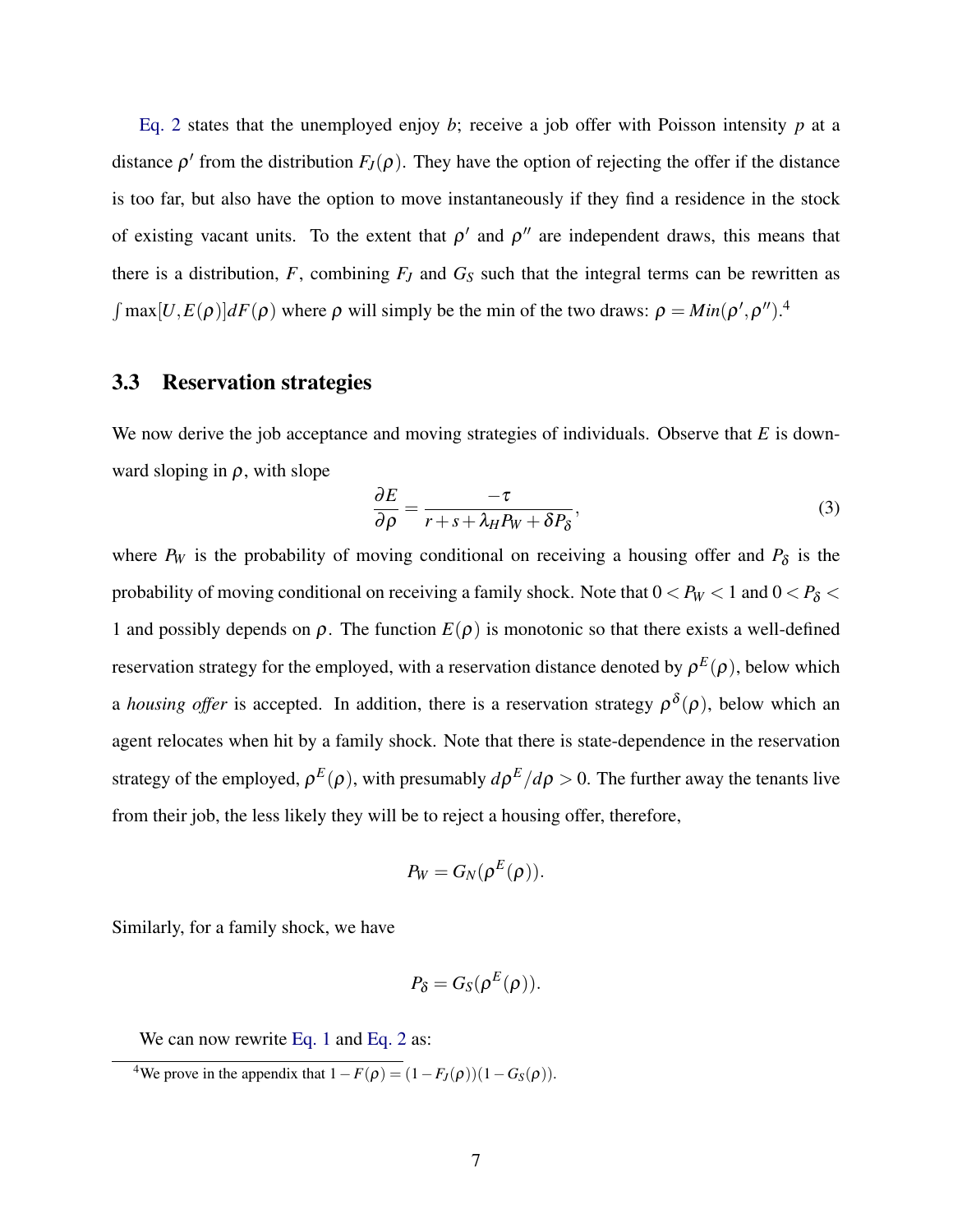$$
(r+s)E(\rho) = w - \tau \rho + sU + \lambda_H \int_0^{\rho} [E(\rho') - E(\rho)] dG_N(\rho')
$$
\n
$$
+ \delta \int_0^{\rho^u} [E(\rho') - E(\rho)] dG_S(\rho'') + \delta \int_{\rho^u}^{+\infty} [U - E(\rho)] dG_S(\rho'')
$$
\n
$$
(r+p)U = b + p \int_0^{\rho^u} [E(\rho')] dF(\rho') + pU(1 - F(\rho^u))
$$
\n(5)

Note that in addition to the exogenous separation from the match, *s*, there is an additional source of entry into unemployment. It arises due to workers receiving a family shock, redrawing in the vacant housing stock distribution, but are unable to find a sufficiently close dwelling to the current job and (optimally) quit. That is,  $s' = s + \delta(1 - G_S(\rho^u))$ . The slope of  $E(\rho)$  is now written as

$$
\frac{\partial E}{\partial \rho} = \frac{-\tau}{r + s + \lambda_H G_N(\rho) + \delta G_S(\rho^U)}.
$$
\n(6)

Next, in the absence of relocation costs (this case is studied in the Appendix), tenants move as soon as they get a dwelling offer closer to their current one, implying

$$
\rho^E(\rho)=\rho.
$$

Denote by  $\rho^U$  the reservation strategy for the unemployed, below which any *job offer* is accepted, it is defined by

<span id="page-7-0"></span>
$$
E(\rho^U)=U.
$$

Using the fact that  $E(\rho^U) = U$ ,

$$
b + p \int_0^{\rho^u} [E(\rho') - U] dF(\rho')
$$
  
=  $w - \tau \rho^U + \lambda_H \int_0^{\rho^U} [E(\rho') - U] dG_N(\rho') + \delta \int_0^{\rho^u} [E(\rho'') - U] dG_S(\rho'')$ . (7)

Integrating [Eq. 7](#page-7-0) by parts gives:

<span id="page-7-1"></span>
$$
\rho^{U} = \frac{w - b}{\tau} + \int_0^{\rho^{U}} \frac{\lambda_H G_N(\rho) + \delta G_S(\rho) - pF(\rho)}{r + s + \lambda_H G_N(\rho) + \delta G_S(\rho^{U})} d\rho.
$$
\n(8)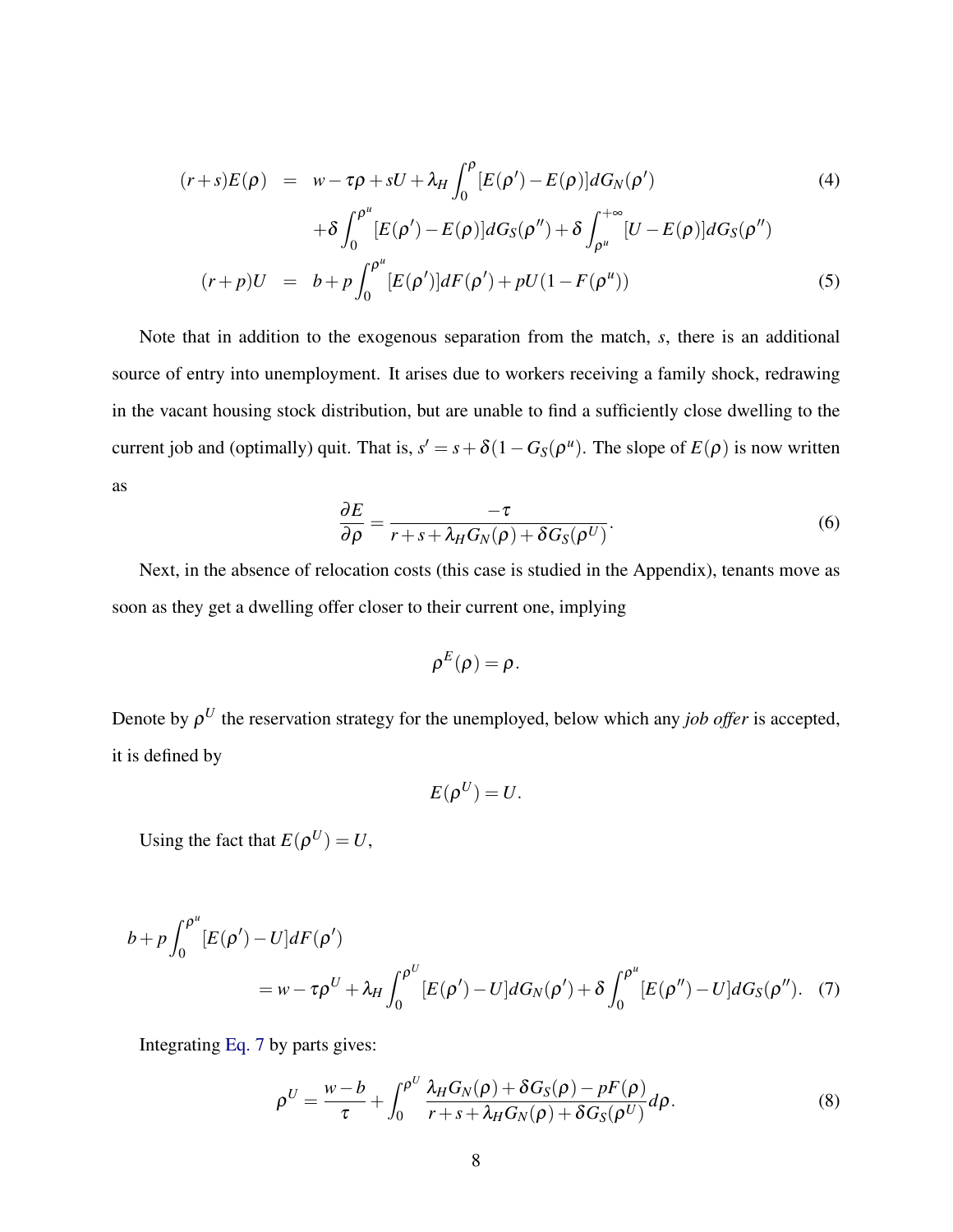The determination of  $\rho^U$  is shown in [Figure 1.](#page-8-0)

With this specification the model is quite parsimonious, since a single variable,  $\rho$ , determines several dimensions of choice:

- 1. *job acceptance*:  $F(\rho^U)$ ;
- 2. *residential mobility rate*:  $\int \lambda_H G_N(\rho)$  over the distribution of commute distance of employed workers *d*Φ;
- 3. *quit rate due to family shock*:  $\delta(1 G_S(\rho^U))$ .



<span id="page-8-0"></span>

[Figure 2](#page-9-0) provides an overview of the transitions and the acceptance decisions of the unemployed: jobs closer than distance  $\rho^U$  are accepted and jobs farther are rejected by workers.

### 3.4 Free entry

Assuming free entry of firms, and defining  $\theta$  as the tightness of the labor market,  $\theta = \frac{V}{U}$  $\frac{V}{U}$ , we have

$$
\frac{y - w}{r + s'} = \frac{c}{q(\theta)P_F}
$$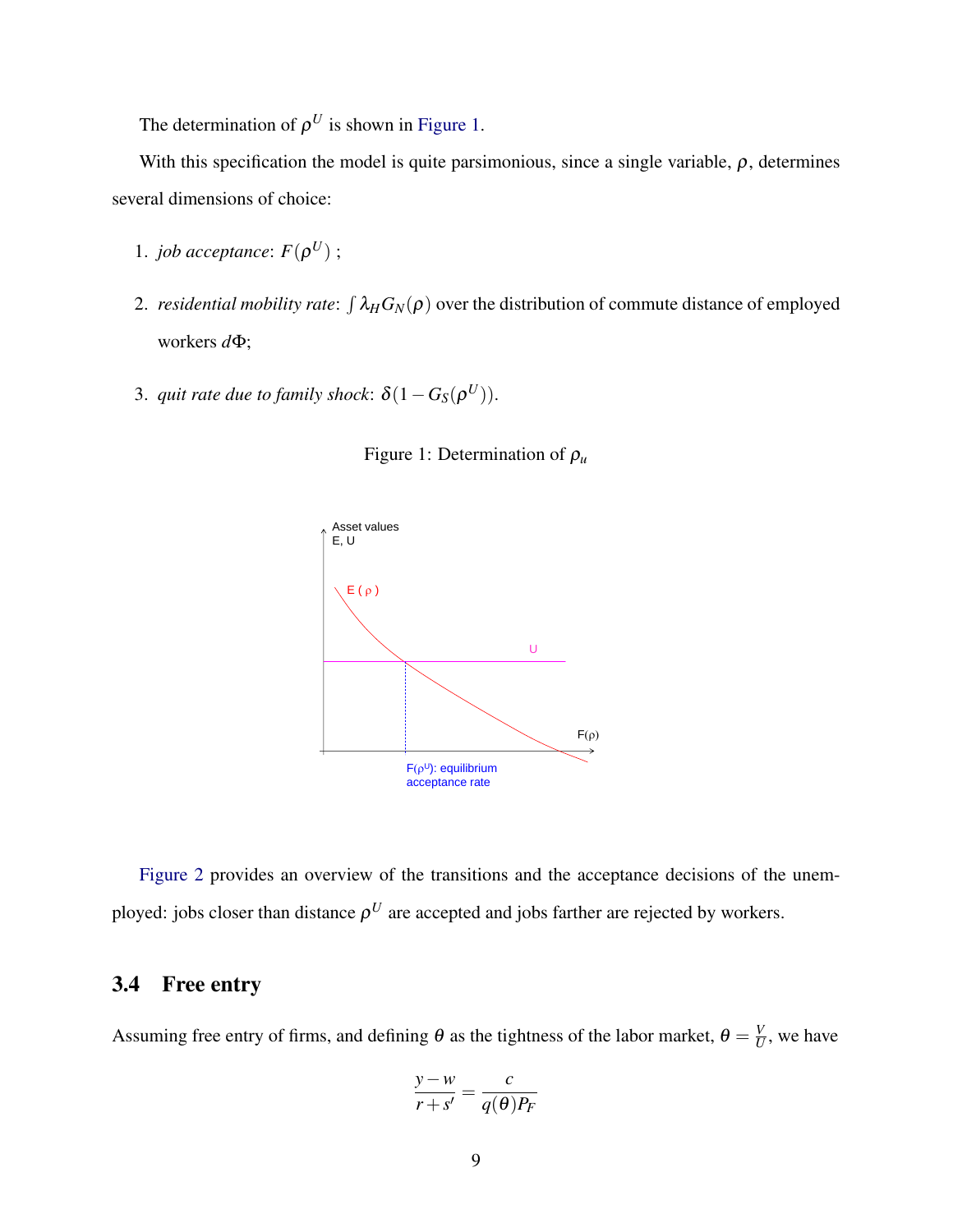#### <span id="page-9-0"></span>Figure 2: Transitions and Acceptance Decision



where  $P_F$  is the rate of acceptance of job offers by the unemployed, as expected from the viewpoint of the firm. We assume, still by symmetry, that the distribution of contacts between the firm and unemployed workers has distribution  $F(\rho)$ , so that  $P_F = F(\rho^U)$ . This generates a positive link between  $\theta$  and  $\rho^U$  since  $q'(\theta) < 0$ , characterized by:

<span id="page-9-1"></span>
$$
q(\theta)F(\rho^U) = \frac{c(r+s')}{y-w}.
$$
\n(9)

The intuition is quite simple. The firm's iso-profit curve at the entry stage depends negatively on both  $\theta$  (as a higher  $\theta$  implies more competition between the firm and the worker) and on  $\rho^U$  (as more of their offers will be rejected because of distance). The zero-profit condition thus implies a positive link between  $\theta$  and  $\rho^U$ . Note that this relation is independent of  $\lambda_H$ . On the other hand,  $\rho^U$  is determined through [\(Eq. 8\)](#page-7-1). It is decreasing in  $p(\theta)$  and thus in  $\theta$ , as can be seen in [\(Eq. 11\)](#page-11-0). When there are more job offers (higher  $\theta$ ) workers can wait for offers closer to their current residential location; they are pickier. The two curves are represented in  $(\rho^U, \theta)$  space in [Figure 3.](#page-10-0)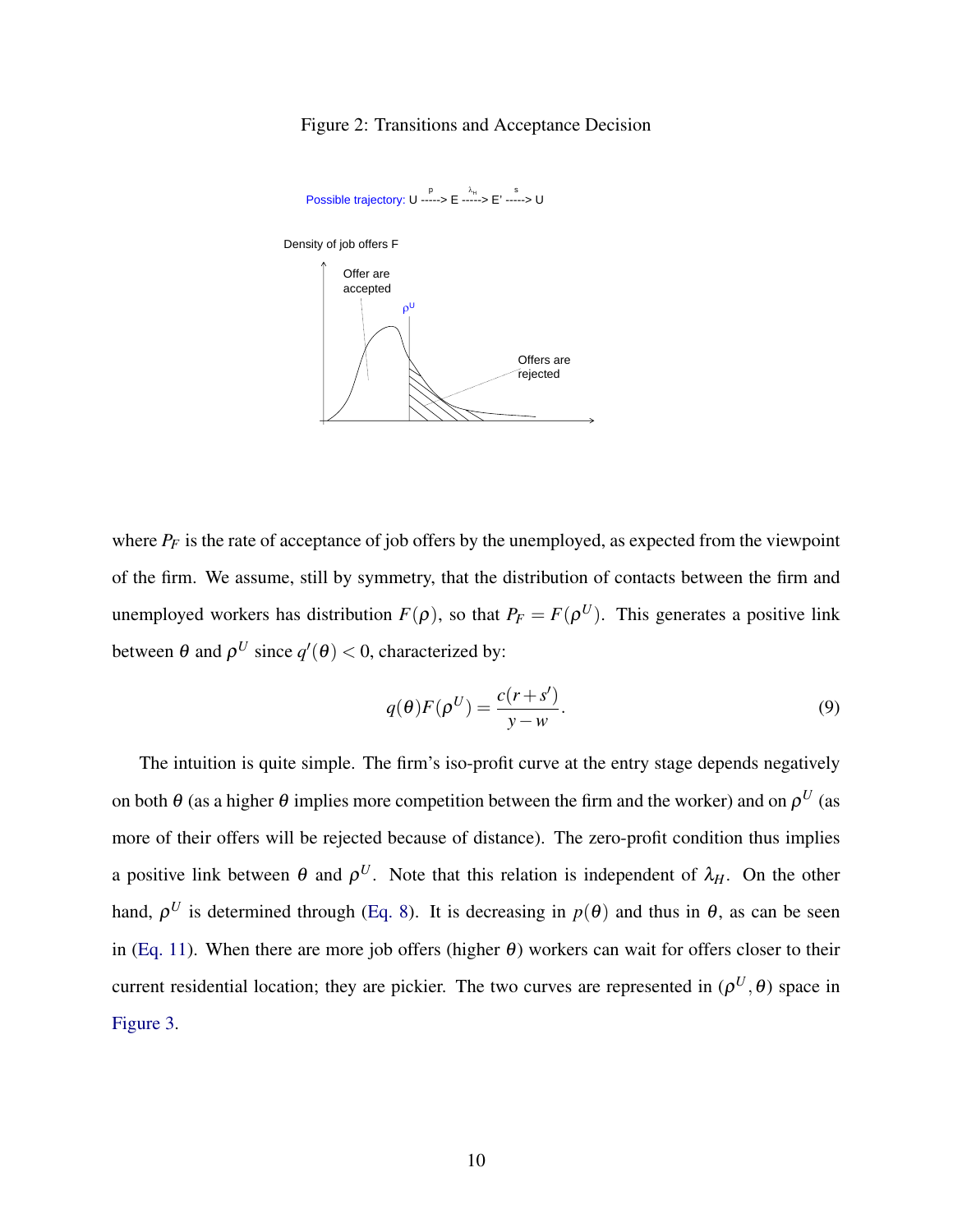

<span id="page-10-0"></span>Figure 3: Vacancies and Reservation Strategy

### 3.5 Unemployment and the Beveridge curve

To sum up, the unemployment effect of an increase in  $\lambda_H$  is twofold: it raises the acceptance rate of job offers and raises  $\theta$ , thus increasing job offers by firm. In terms of a Beveridge curve representation, this is like an inward shift of the curve (less structural mismatch) and a counterclockwise rotation of θ.

Letting  $p = p(\theta) = \theta q(\theta)$ , the unemployment rate is given as

<span id="page-10-1"></span>
$$
u = \frac{s'}{s' + p(\theta)F(\rho^U)}.
$$
\n(10)

A graphical representation of this result in the Beveridge space is shown in [Figure 4.](#page-11-1)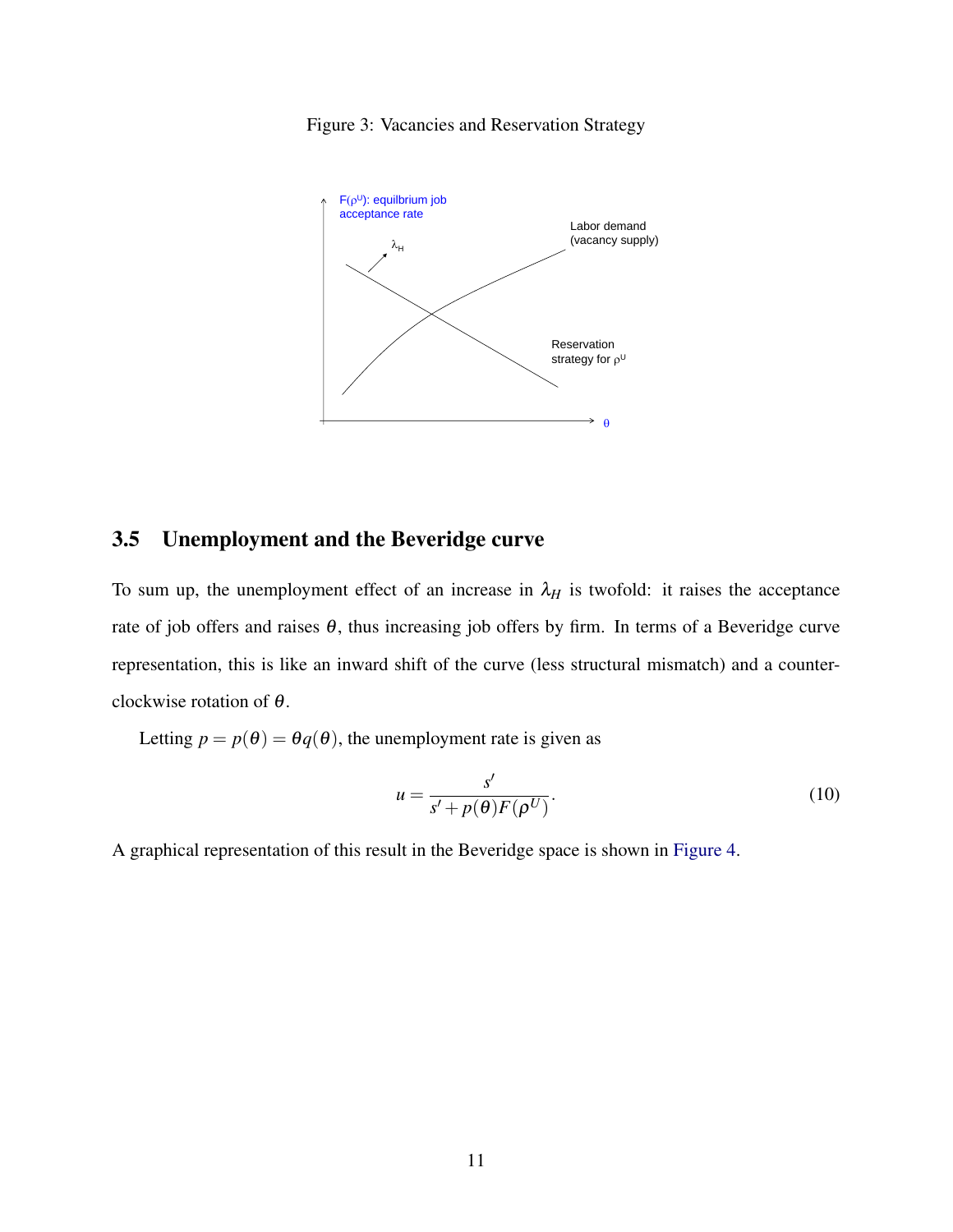#### <span id="page-11-1"></span>Figure 4: Beveridge Curve



# 4 Housing frictions and mobility

To determine how housing frictions affect the decisions of workers and firms, it is necessary to determine how the reservation distance is affected. Fully differentiating  $\rho^u$  gives

<span id="page-11-0"></span>
$$
d\rho^{U}\left(\frac{r+s+pF(\rho)}{r+s+\lambda_{H}G_{N}(\rho)+\delta G_{S}(\rho^{U})}\right) = \left(\int_{0}^{\rho^{U}} \frac{G_{N}(\rho)(r+s)+pF(\rho)G_{N}(\rho)}{\left[r+s+\lambda_{H}G_{N}(\rho)+\delta G_{S}(\rho^{U})\right]^{2}}d\rho\right) d\lambda_{H}
$$
(11)
$$
-\left(\int_{0}^{\rho^{U}} \frac{F(\rho)d\rho}{r+s+\lambda_{H}G_{N}(\rho)+\delta G_{S}(\rho^{U})}\right)dp+d\left(\frac{w-b}{\tau}\right)
$$

Equation [\(11\)](#page-11-0) indicates that  $\rho^U$  depends positively on  $\lambda_H$ , negatively on *p* and positively on *w*−*b*. An increase in  $\lambda_H$  (more housing offers) will shift the curve in [Figure 1](#page-8-0) upward, raising  $\rho^U$  and thus the acceptance rate of the unemployed. The intuition is simply that they take the job offer hoping to find a better location in the near future because housing offers arrive very frequently. Hence,

**Proposition 1** *An increase in*  $\lambda_H$  *makes the unemployed less choosy about jobs:*  $\partial \rho^U / \partial \lambda_H > 0$ *.* 

Next, differentiating [\(9\)](#page-9-1) and using Proposition 1, we obtain: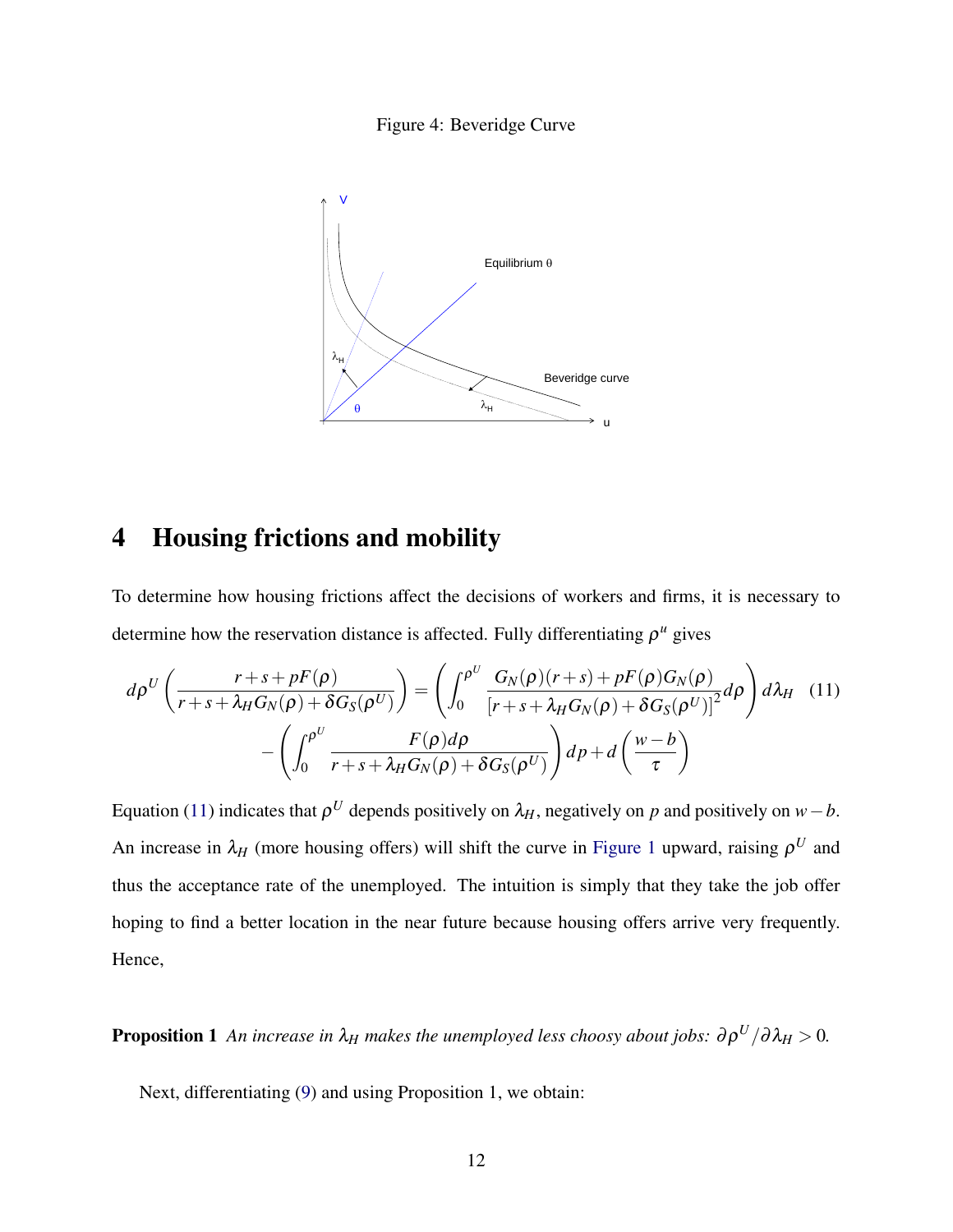**Proposition 2** *More housing frictions reduce job creation:*  $\partial \theta / \partial \lambda_H > 0$ *.* 

This is an indirect effect caused by more job creation through the higher job acceptance rate of workers. Another interpretation of this effect is that firms are reluctant to create jobs where workers have no place to live.

**Proposition 3** *: An increase in*  $\lambda_H$  *has three effects on unemployment:* 

- *it reduces the quit rate from a* δ*-shock,*
- $\bullet$  *it raises the job acceptance rate of workers (through a higher thresehold*  $\rho^{U}$ ),
- *it raises* θ *(Proposition 2) and thus job creation.*

The proof is found by first differentiating *u*:

$$
\frac{du}{d\lambda_H} = \frac{-\delta g_S(\rho^U)\omega_\rho(s' + p(\theta)F(\rho^U)) - s'[-\delta g_S(\rho^U)\omega_\rho + p(\theta)f(\rho^U)\omega_\rho + p'(\theta)F(\rho^U)\omega_\theta]}{[s' + p(\theta)F(\rho^U)]^2}
$$
  

$$
= \frac{-\delta g_S(\rho^U)p(\theta)F(\rho^U)\omega_\rho - s'\left[p(\theta)f(\rho^U)\omega_\rho + p'(\theta)F(\rho^U)\omega_\theta\right]}{[s' + p(\theta)F(\rho^U)]^2}.
$$

Next,

$$
\frac{ds'}{d\lambda_H} = -\delta g_S(\rho^U) \frac{\partial \rho^U}{\partial \lambda_H} = -\delta g_S(\rho^U) \omega_\rho < 0,
$$

where  $\omega_\rho$  is simply a convenient notation for the partial derivative of  $\rho^u$  with respect to  $\lambda_H$ . Finally, note that

$$
\frac{d[p(\theta)F(\rho^U)]}{d\lambda_H} = p'(\theta)F(\rho^U)\frac{\partial \theta}{\partial \lambda_h} + p(\theta)f(\rho^U)\frac{\partial \rho^U}{\partial \lambda_H}
$$
  
=  $p(\theta)f(\rho^U)\omega_\rho + p'(\theta)F(\rho^U)\omega_\theta > 0$ 

where  $\omega_\theta$  is another convenient notation for the partial derivative of  $\theta$  with respect to  $\lambda_H$ .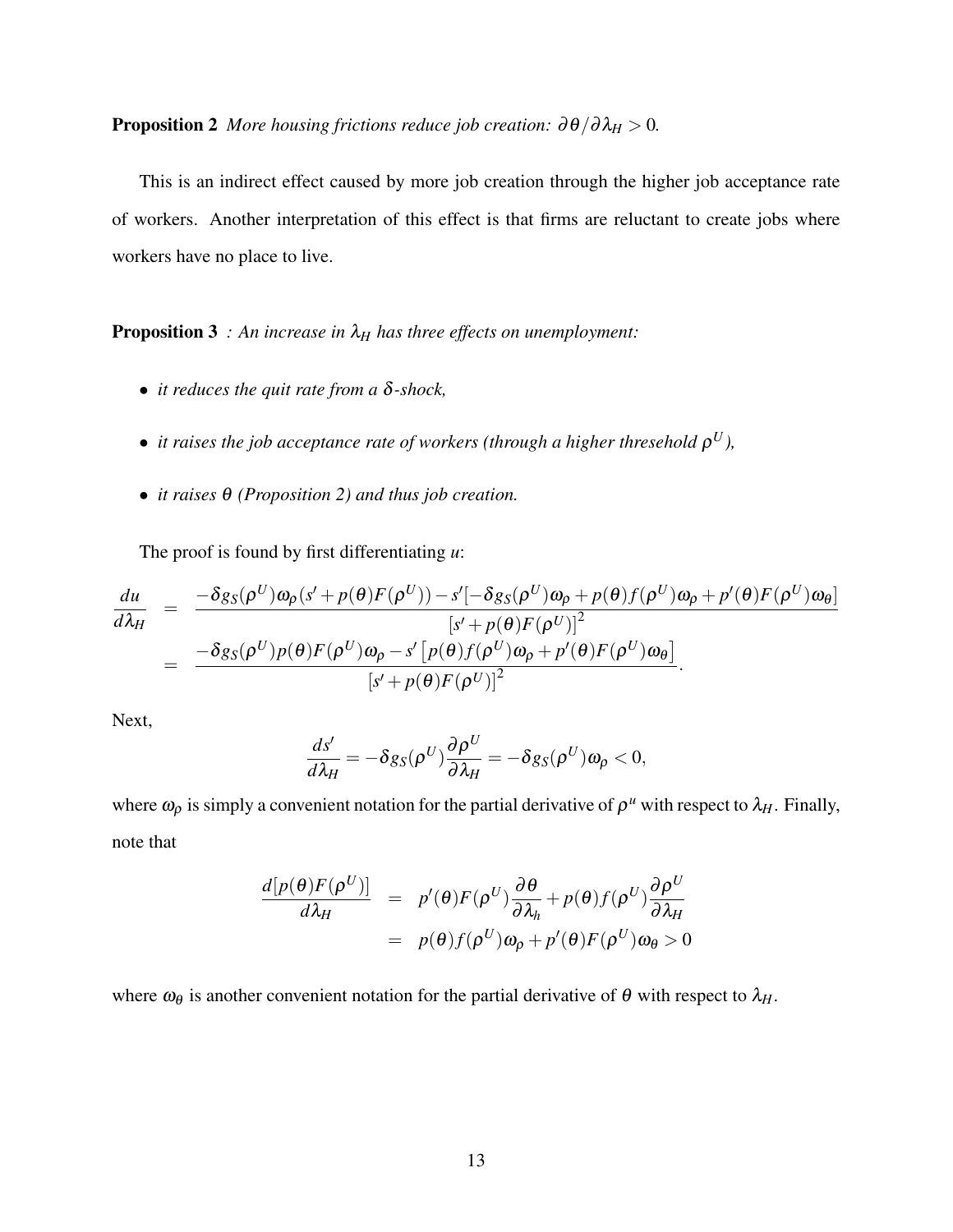### 4.1 Mobility rate

We can now investigate the mobility rate. Let  $\Phi(\rho)$  be the steady-state distribution of employed workers living at a distance closer than  $\rho$ .  $\Phi$  is governed by the following law of motion:

<span id="page-13-0"></span>
$$
(1-u)\frac{\partial \Phi(\rho)}{\partial t} = upF(\rho) + (1-u)\lambda_H G_N(\rho)[1-\Phi(\rho)] + (1-u)\delta G_S(\rho)[1-\Phi(\rho)] - (1-u)\Phi(\rho)s.
$$
\n(12)

[Eq. 12](#page-13-0) states that the number of people residing in a location closer to a given  $\rho$  from their job changes (either positively or negatively) due to:

- (+) to the unemployed *u* receiving a job offer at rate  $p$  with a distance closer to  $p$  with probability  $F(\rho)$
- (+) due to the employed  $1 u$  who are further away from the current distance  $\rho$  (a fraction  $1 - \Phi(\rho)$ ) and receive an offer on the housing market with intensity  $\lambda_W$  closer to  $\rho$  with probability  $G_N(\rho)$ ;
- (+) due to the employed  $1 u$  who are further away from the current distance  $\rho$  (a fraction  $(1 - \Phi(\rho))$  and need to relocate in the instant due to a demographic shock  $\delta$  and happen to sample a new distance smaller than  $\rho$  with probability  $G_S(\rho)$ ;
- (-) there are *s* exits per unit of time due to people losing their job.

In steady state and for all  $\rho < \rho^u$ 

$$
\Phi(\rho) = \frac{pF(\rho)\frac{u}{1-u} + \lambda_H G_N(\rho) + \delta G_S(\rho)}{s + \lambda_H G_N(\rho) + \delta G_S(\rho)}
$$
(13)

$$
= \frac{\frac{F(\rho)}{F(\rho^u)}s + \lambda_H G_N(\rho) + \delta G_S(\rho)}{s + \lambda_H G_N(\rho) + \delta G_S(\rho)} \le 1
$$
\n(14)

with equality in  $\rho = \rho^U$ :  $\Phi(\rho^U) = 1$  as no unemployed ever accept a job offer further away from a job than  $\rho^U$  and then, no employed worker subsequently moves away from his/her job, only closer from the current job. The second line above is obtained in replacing *u* by its steady-state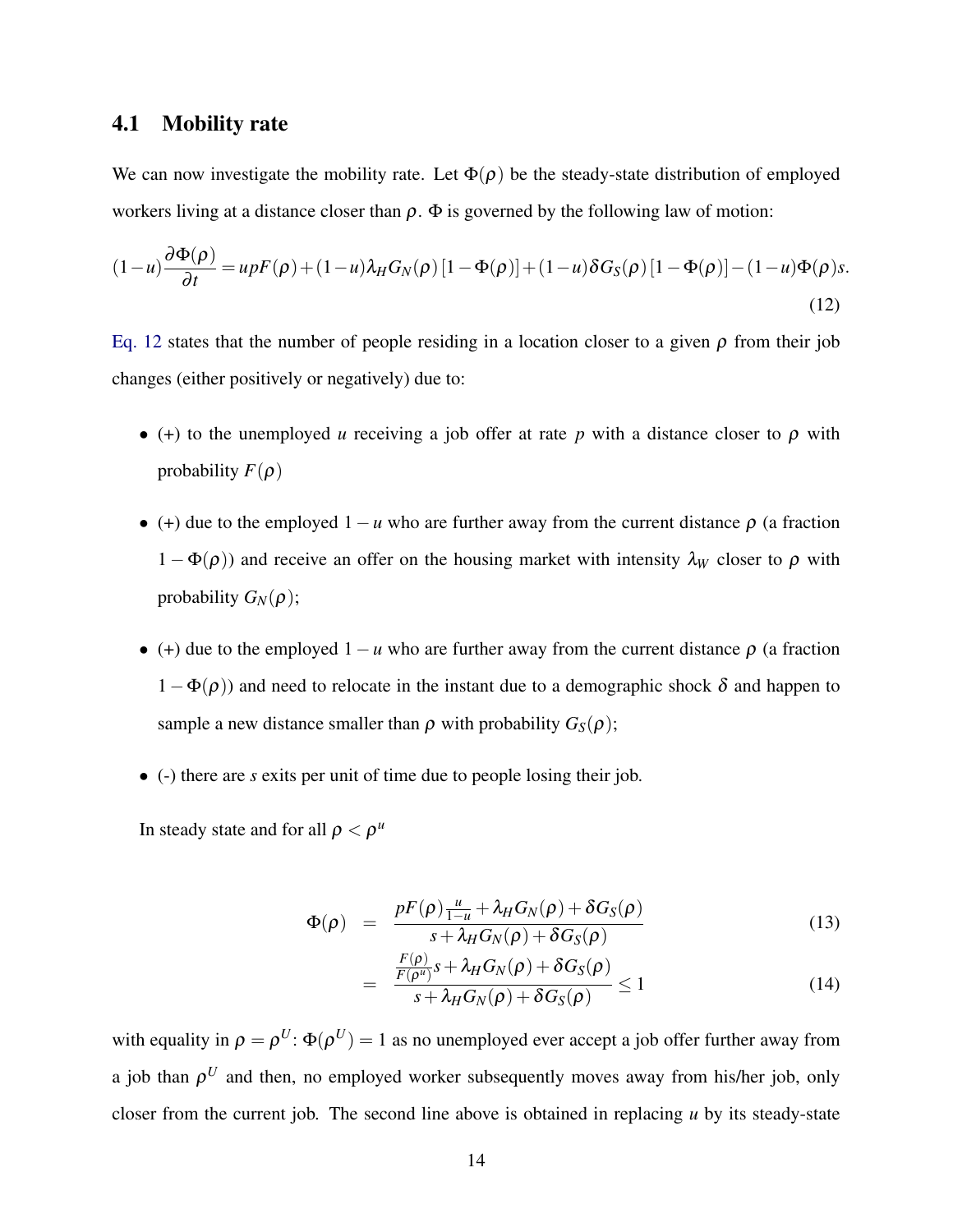expression in [\(10\)](#page-10-1). We see that, as expected, all workers have a house at a distance below  $\rho^U$  since they won't move for a house at a longer distance than that of the job they eventually accepted. Now, two special cases:

- if firms receive no offer  $(\lambda_H G_N = \delta G_S(\rho) = 0)$ , the distribution of distance of the employed Φ converges to  $\frac{F(\rho)}{F(\rho^u)}$ , that is, the distribution of  $\rho$  conditional on a job being accepted
- if jobs are not destroyed,  $s = 0$ , the distribution of distance of the employed  $\Phi$  converges to 0, that is,  $\Phi(\rho) = 1$  for all  $\rho > 0$ : all workers eventually find a house infinitely close to their job.

We can now write the various mobility rates of the different sub-samples of the population. Denote by  $M_K^S$  the number of movers of status  $S=(U,E)$  (unemployed, employed) and for a reason  $K=(J,D)$  (job-related or divorce-related), we have:

1. job-related mobility of the employed: they have a job and relocate once they sample a better housing location:

<span id="page-14-0"></span>
$$
M_J^E = (1 - u)\lambda_H \int_0^{\rho U} G_N(\rho) d\Phi(\rho)
$$
\n(15)

$$
= (1-u)\lambda_H \left[ G_N(\rho^U) - \int_0^{\rho^U} g_N(\rho) \Phi(\rho) d\rho \right]
$$
(16)

where the second line is found from integrating by parts and noticing that  $\Phi(\rho^U) = 1$ .

2. job-related mobility of the unemployed: they have a job, accept it with probability  $G(\rho^U)$ and may relocate if they drew a location from  $G<sub>S</sub>$  closer from their current  $\rho$ :

$$
M_J^U = up \int_0^{\rho^U} G_S(\rho) dF_J(\rho)
$$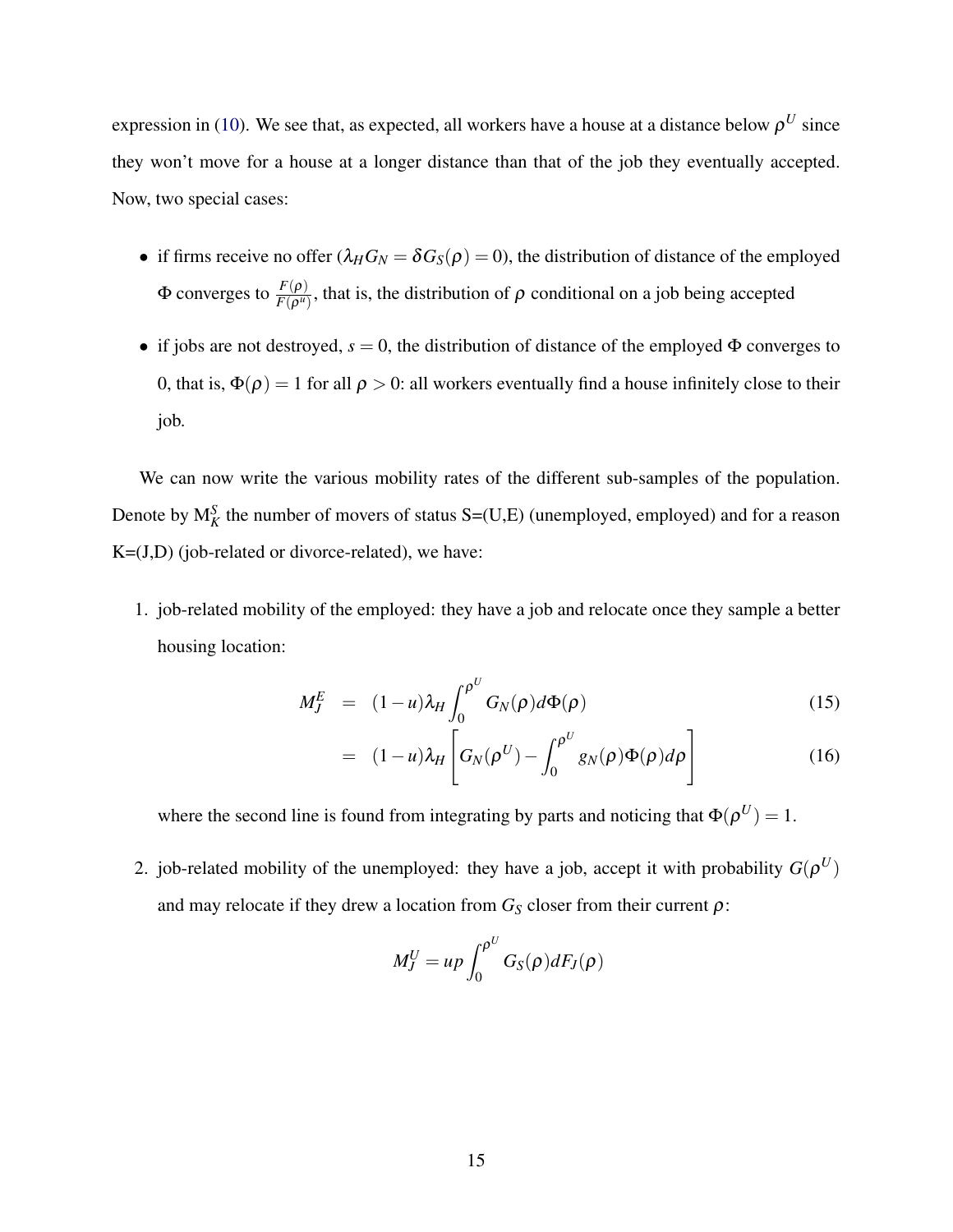3. demography-related mobility:

$$
M_D^U = u\delta
$$
  

$$
M_D^E = (1 - u)\delta
$$
  

$$
M_D^{E+U} = \delta
$$

Note that in  $M_D^E$ , a part of workers have to quit their job (a fraction  $1 - G_S(\rho^U)$  to be precise).

## 4.2 Special Case:  $\lambda_H \rightarrow \infty$ .

In this case, the model collapses to  $\Phi(\rho) = 1$ , meaning that all workers will be located infinitly close to their job. The job acceptance decision is indeterminate since we now have

$$
\rho^U = \frac{w - b}{\tau} + \int_0^{\rho^U} d\rho
$$

The economics is simple though: if  $w > b$ , all job offers are accepted, meaning that  $\rho^U$  goes to infinity. Therefore, we obtain the standard Pissarides value for tightness:  $q(\theta^*) = \frac{c(r+s')}{y-w}$  with  $\theta^* > 1$ . In addition,

$$
\frac{q(\boldsymbol{\theta}^*)}{q(1)} = F(\boldsymbol{\rho}^U) < 1
$$

and therefore, with  $q(\theta + d\theta) = q(\theta) + q'(\theta)d\theta = q(\theta)(1 + \eta_q d\theta/\theta)$ , we have

$$
\frac{q(\theta^*)}{q(1)} = 1 + \eta_q d\theta / \theta = F(\rho^U)
$$

hence

$$
\frac{d\theta}{\theta} = \theta^* - 1 = \frac{1 - F(\rho^U)}{-\eta_q} > 0
$$

We can decompose unemployment into two parts:

$$
u = \frac{s}{s+p}
$$

implying

$$
\frac{du}{u} = -\frac{dp}{s+p} = -(1-u)\frac{dp}{p} = -(1-u)\frac{d\theta}{\theta}\eta_p
$$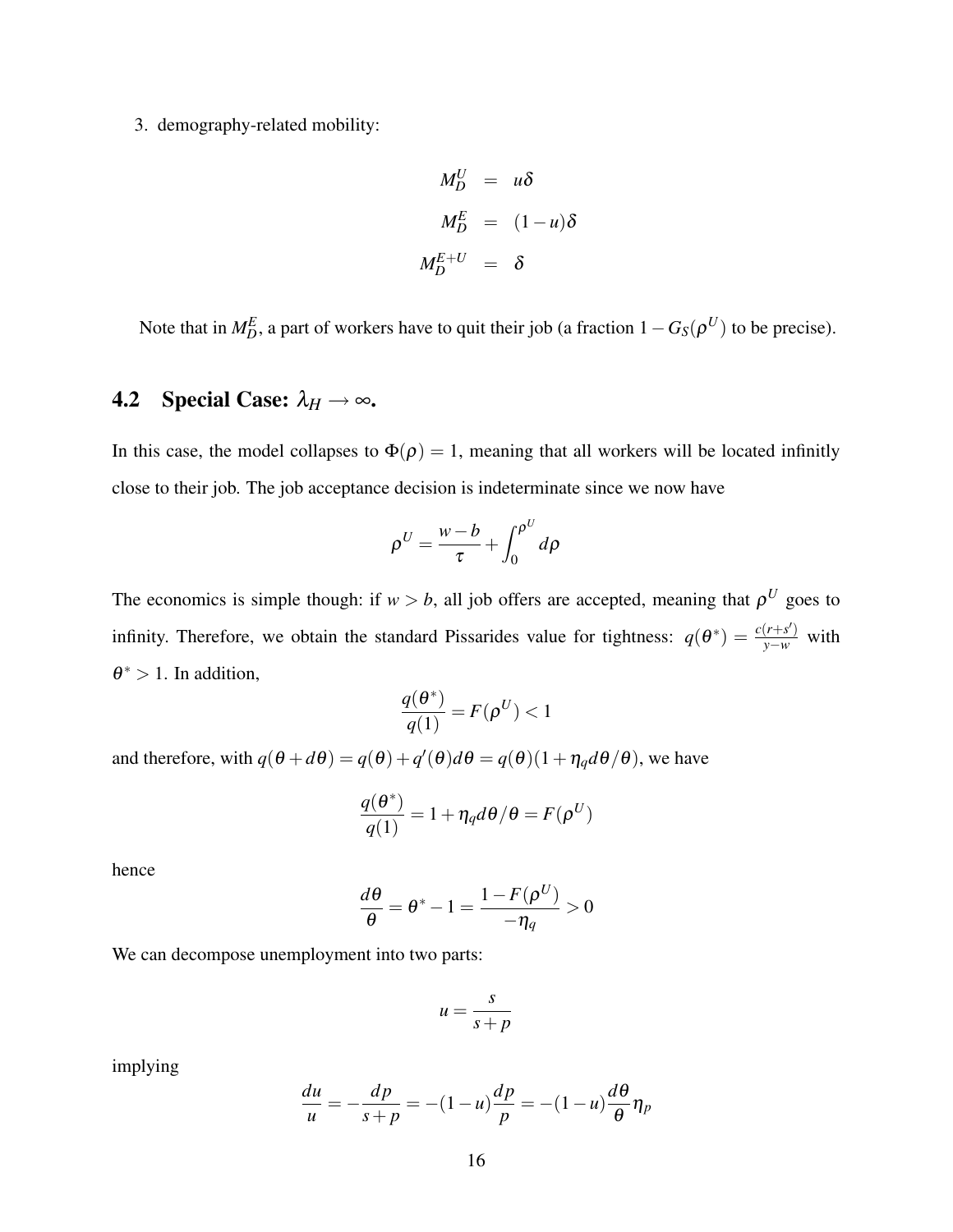Thus

$$
\frac{du}{u} = -(1-u)\frac{1-F(\rho^U)}{-\eta_q}\eta_p
$$

With  $\eta_q = -0.5$  and  $\eta_p = 0.5$ , we have that the variation in unemployment purely due to imperfect housing markets is of the order of magnitude of the fraction of rejected offers  $1-F(\rho^U)$ .

# 5 Calibration

The time period is one month. We set the interest rate, r, to 0.0033, correspondinng to an annual rate of 0.04. We calibrate to the mobility rate of the employed, which was 17% between March 1999 and March 2000, so the target is (17/12)%. The number for the employed that move comes from the Bureau of the Census.<sup>5</sup> Of the roughly 31 million persons who moved during that year, 22.3 million of them were employed, 1.5 million unemployed and 7.8 million out of the labor force.

We set  $\delta = 0$  (no demographic shock) and the stock of vacant housing  $G<sub>S</sub> = 0$ . Therefore, we are left with two distributions: *GN*, new housing offers and *F*, job offers. We assume that they are represented by the same exponential function with parameter  $\alpha$ :  $F = G_N = 1 - e^{-\alpha \rho}$ .

The program finds the parameters of the model such that:

- We match the unemployment rate in the U.S., which averaged about 4.2% between March 1999 and March 2000, and the job hiring rate,  $p = 1/2.4$  monthly, meaning an average duration of unemployment of 2.4 months; this imposes a value for *s* given that  $u = s/(s + p)$ when  $\delta = 0$ :  $s = p(u/(1-u)) = 0.0183$ .
- We set  $p(\theta) = A\theta^{0.5}$ . If we fix

$$
\theta = 1,\tag{17}
$$

we obtain  $A = 0.5$ . Together with the free-entry condition, [\(Eq. 9\)](#page-9-1), this fixes a value for recruiting costs *c*: we will set  $y = 1$ ,  $w = 0.8$ ,  $q(\theta) = A\theta^{-0.5}$ .

<sup>5</sup>Why People Move: Exploring the March 2000 Current Population Survey, P23-204, Bureau of the Census, May, 2001.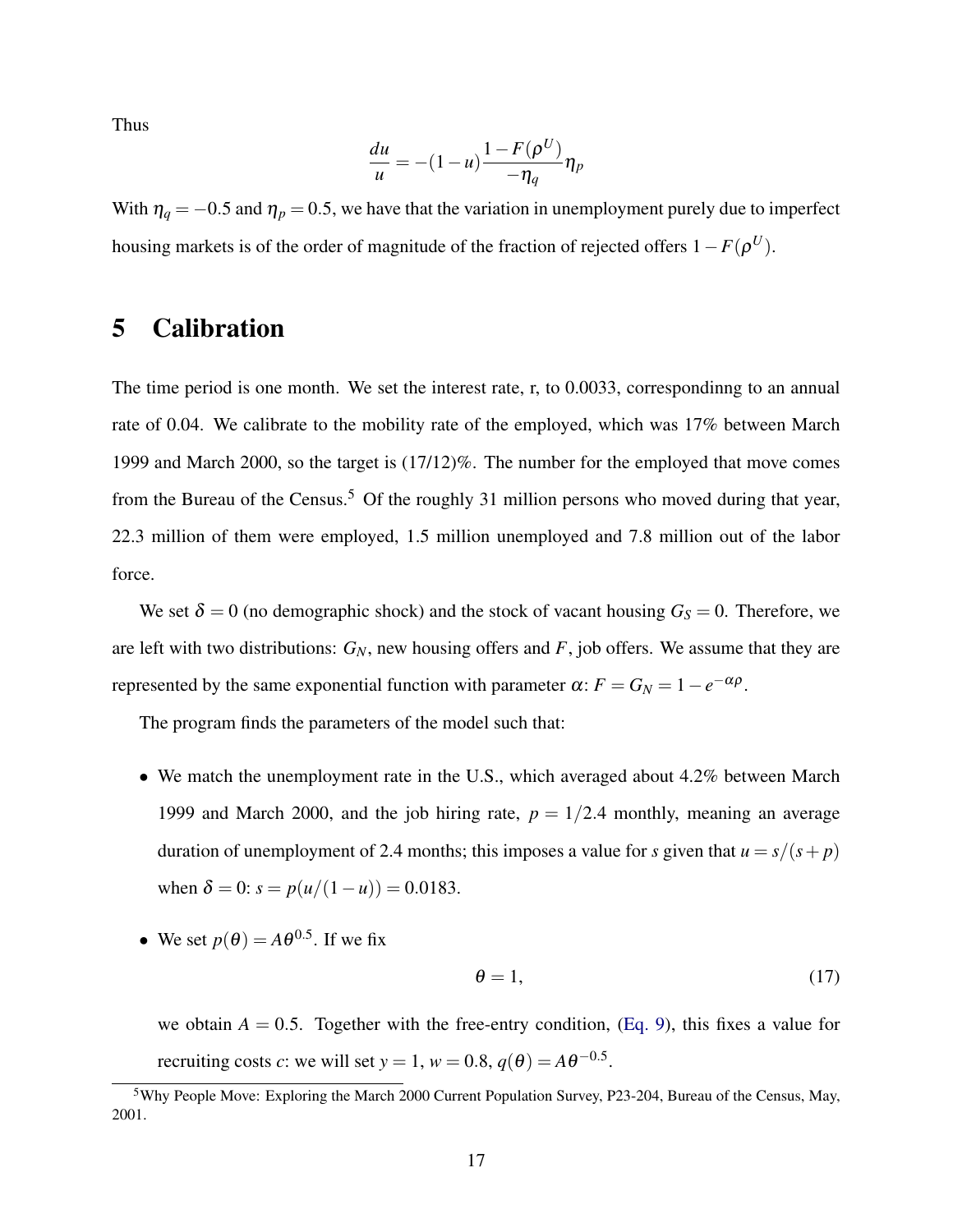• We match the mobility rate to a target value of  $17\%$  annually ( $17/12\%$  monthly) with [\(Eq. 16\)](#page-14-0). The program finds the values of  $\alpha$  and  $\lambda_H$  which lead to the right value of mobility given  $\rho^U$ obtained from [\(Eq. 8\)](#page-7-1).

To find a value for  $\alpha$  we use data on the distribution of commute times from the Census 2000. [Figure 5](#page-17-0) shows that the distribution is close to an exponential. The mean commute time is about 24 minutes. Let  $\rho$  be the distance expressed in monthly commuting time. We then have  $F(\phi \rho)$ , where  $\phi$  is a scale parameter reflecting the change in units since the data is for one-way commuting time. Assuming that people commute twice a day and 20 days a month,  $\phi = 1/40$ . When estimating the slope of  $log(1-F(\phi \rho))$  which, under the assumption of an exponential distribution with coefficient  $\alpha$ , is  $\alpha\phi$ , we obtain 0.0548 (or 0.065 if we drop commute times of zero) as the estimate. It follows that we should fix a value of  $\alpha = 0.0548 * 40 = 2.19$  (or 2.6=0.065\*40 under the second estimate).

<span id="page-17-0"></span>Figure 5: Distribution of Commute Times



Next, we repeat the above exercise using European values. In particular, we set the mobility target to one third of its US value, set the unemployment duration to one third of the US value, set unemployment benefits to 0.55 instead of 0.25, finally set the unemployment target to 10%.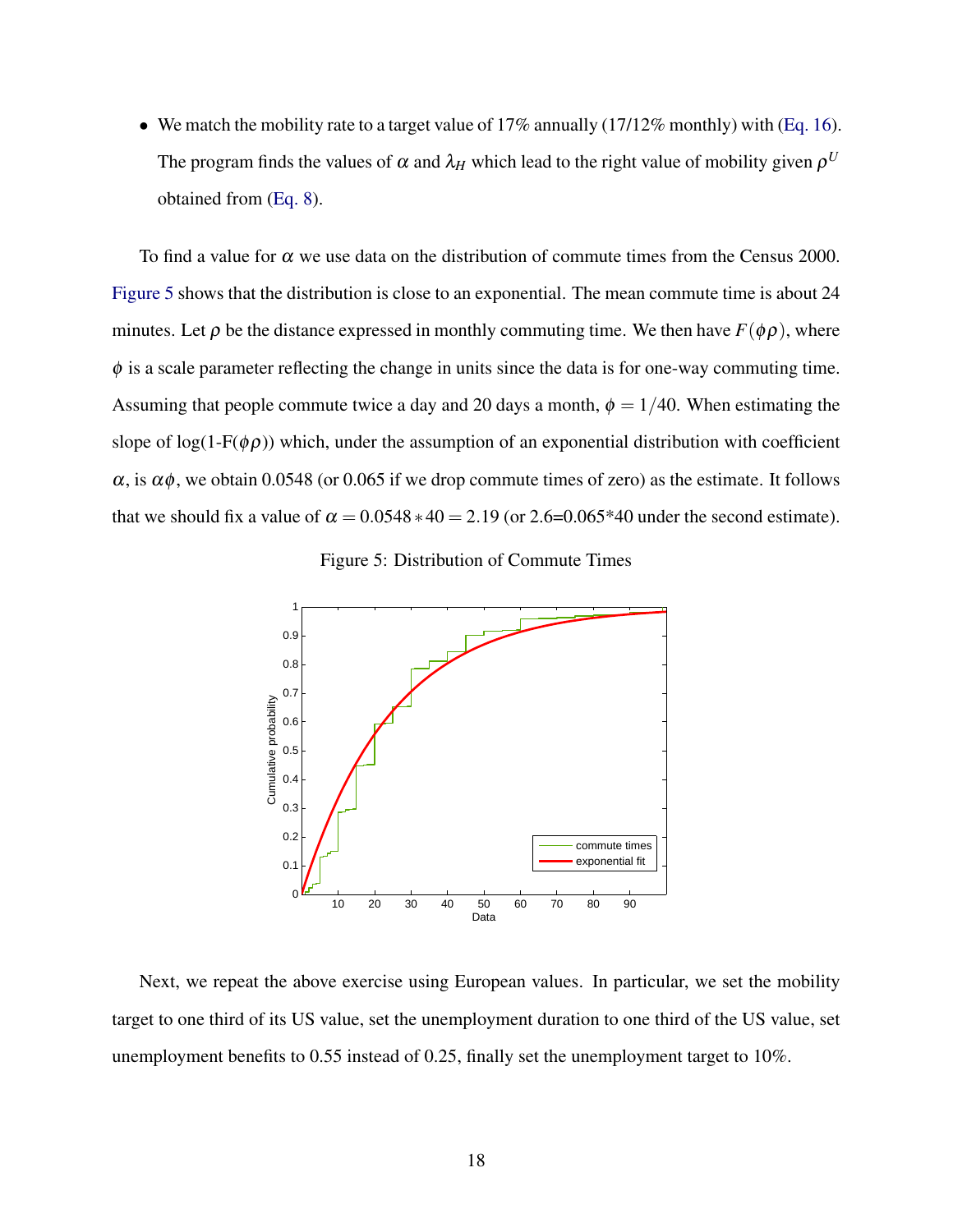#### 5.1 Findings

The findings for the benchmark economy are given in [Table 5](#page-18-0) where each column represents a different arrival rate of housing offers. The value of the scale parameter of the matching function, *A*, is 0.4657, and the recruiting cost, *c*, is 3.858. These values do not change as  $\lambda_h$  changes.

|              | $\lambda_h = 0.0533$ | $2 * \lambda_h$ | $3*\lambda_h$ | $10 * \lambda_h$ |
|--------------|----------------------|-----------------|---------------|------------------|
| A            | 1.0000               | 1.1522          | 1.2148        | 1.2493           |
| $\rho^U$     | 1.0278               | 1.4738          | 1.9521        | 5.6238           |
| $F^U$        | 0.8947               | 0.9603          | 0.9861        | 1.0000           |
| rej. rate    | 0.1053               | 0.0397          | 0.0139        | $4.5E-6$         |
| unemployment | 0.042                | 0.0367          | 0.0348        | 0.0339           |
| mobility     | 0.0136               | 0.0215          | 0.0269        | 0.0445           |

<span id="page-18-0"></span>Table 5: U.S. Calibration

Reducing frictions in the housing market by increasing the value of  $\lambda_h$  results in only a modest gain to improving mobility (that is, multiplying the speed of arrival of housing offers by 2, 3, or 10). The model converges rapidily to the "frictionless" (no housing frictions) rate of unemployment which is 0.034 instead of 0.042. In short, housing frictions increase unemployment by a little more than half a percentage point.

We now calibrate the model to a "typical" European situation where mobility is a third of that of the US, and unemployment duration is also three times higher than in the US. The findings are shown in [Table 6.](#page-19-0) We obtain a lower value of  $\lambda_h$ , 0.0153, so that there are nearly twice the housing offers in the U.S. as compared to Europe,  $\lambda_h^{US}$  $\frac{US}{h}/\lambda_h^{EU} = 3.48$ . We find *A* = 0.1836 that is, the scale parameter of the matching function is about one third lower in Europe. The program also finds lower vacancy costs in Europe  $(c = 1.4803)$  which implies that total setup costs of firms are similar to that of the US: Hiring costs are equal to  $c/q = 3.8579/0.4657 = 8.28$  in the US, and are equal to  $1.4803/0.1836 = 8.06$  in Europe.

In the European case, since the housing market was calibrated with a lower mobility rate,  $\lambda_h$  is smaller. Hence, workers reject more job offers since they find it more difficult to move subsequently. The rejection rate is 0.21. Further, reducing frictions in the housing market, that is,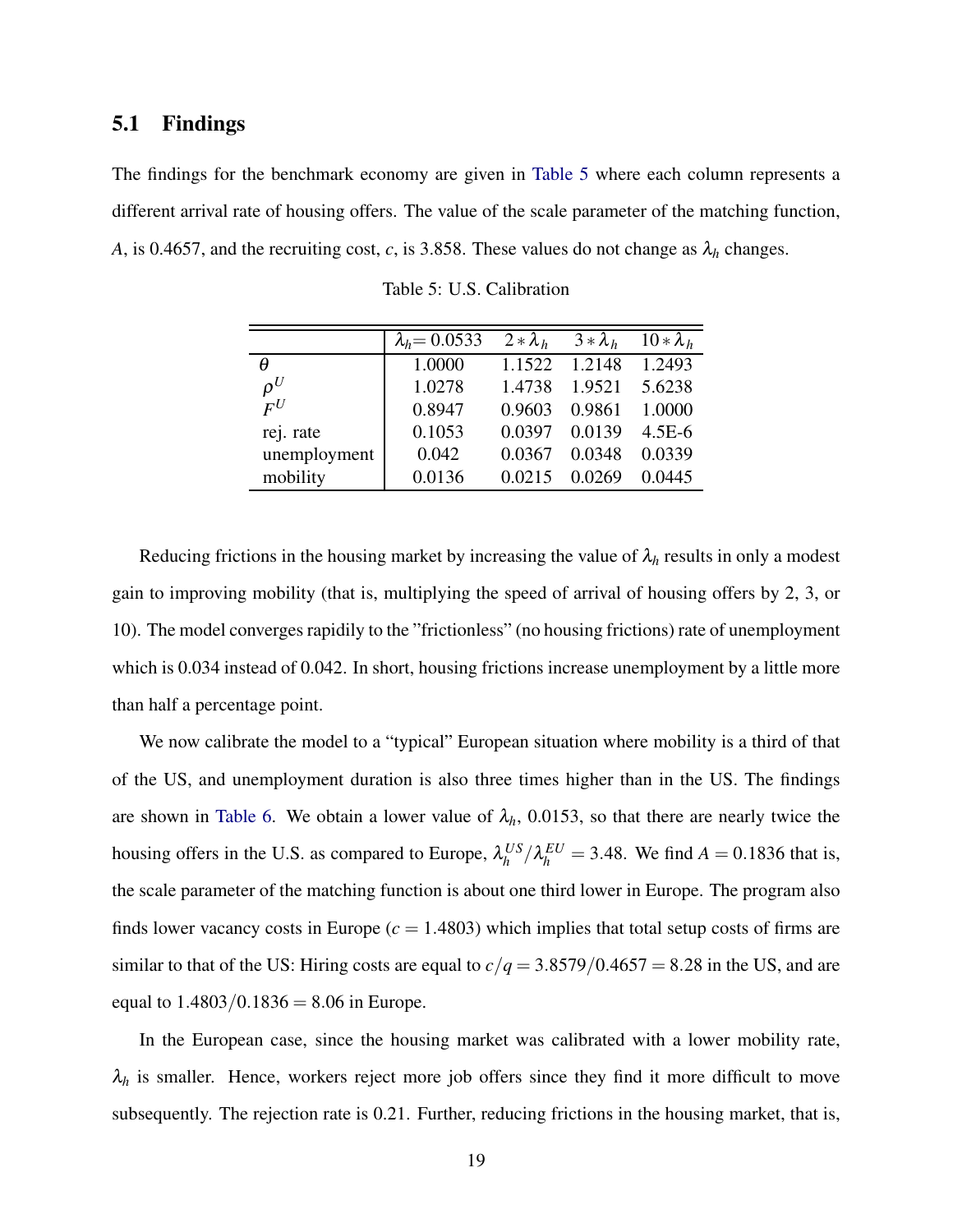|              | $\lambda_h = 0.0153$ | $2 * \lambda_h$ | $3*\lambda_h$ | $10 * \lambda_h$ |
|--------------|----------------------|-----------------|---------------|------------------|
| θ            | 1.000                | 1.1436          | 1.2647        | 1.6684           |
| $\rho^U$     | 0.6446               | 0.7554          | 0.8678        | 1.7196           |
| $F^U$        | 0.7563               | 0.8088          | 0.8505        | 0.9769           |
| rej. rate    | 0.2437               | 0.1912          | 0.1495        | 0.0231           |
| unemployment | 0.1000               | 0.0886          | 0.0808        | 0.0624           |
| mobility     | 0.0042               |                 | 0.0108        | 0.0234           |

<span id="page-19-0"></span>Table 6: European Calibration

| Europe       | <b>Benchmark</b> | $\lambda_h^{US}$ | $\Delta^{US}$ | $A^{US}$ , $c^{US}$ | $h^{U_5}$ |
|--------------|------------------|------------------|---------------|---------------------|-----------|
| $\theta$     | 1.000            | 1.3153           | 2.4385        | 0.6122              | 1.4177    |
| $\rho^U$     | 0.6446           | 0.9224           | 0.2862        | 0.4278              | 1.0535    |
| $F^U$        | 0.7563           | 0.8673           | 0.4657        | 0.6082              | 0.9005    |
| rej. rate    | 0.2437           | 0.1327           | 0.5343        | 0.3918              | 0.0995    |
| unemployment | 0.1000           | 0.0779           | 0.0436        | 0.0651              | 0.0727    |
| mobility     | 0.0042           | 0.0121           | 0.0030        | 0.0037              | 0.0051    |

raising  $\lambda_h$ , now delivers a quite significant improvement in the labor market as unemployment is reduced by approximately 2 percentage points.

#### 5.1.1 More counterfactuals for Europe

A last exercise we can run is to start from European values and change the various parameters to US levels: in order,  $\lambda_h$ , A, A and c together and *b*.

We can see that the Europe calibrated economy could gain almost as much in raising the efficiency of the housing market to US levels as in cutting unemployment benefits to the (very low) US levels. The most efficient margin of action is however to raise the effectiveness of matching in the labor market in Europe.

We now allow for a demographic shock.

For the U.S, we find  $c = 4.6303$  and  $A = 0.4182$ .

The calibration for Europe finds  $c = 1.6440$  and  $A = 0.1389$ .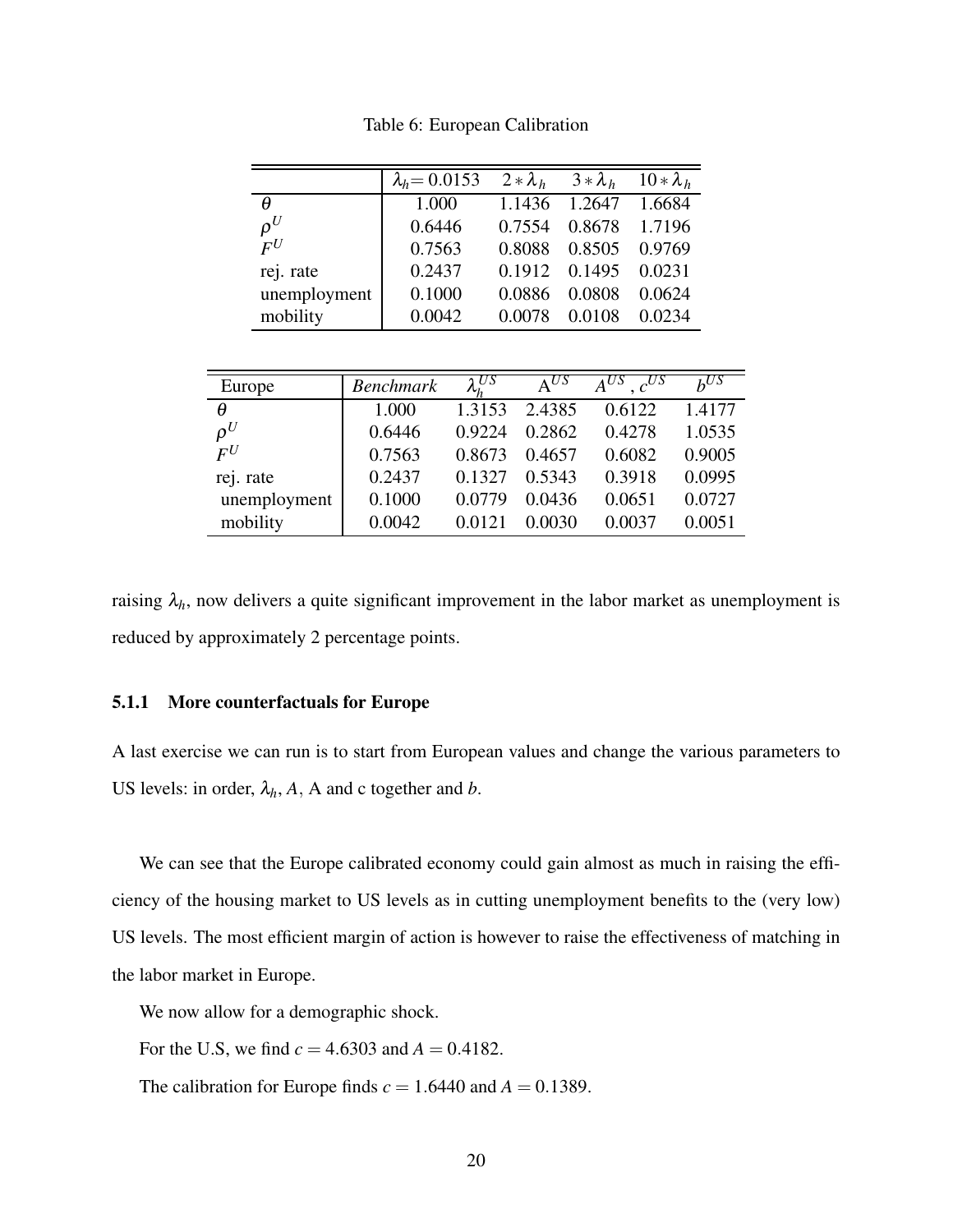|              | $\lambda_h = 0.0048$ | $2 * \lambda_h$ | $3*\lambda_h$ | $10 * \lambda_h$ |
|--------------|----------------------|-----------------|---------------|------------------|
| θ            | 1.0000               | 1.0039          | 1.0057        | 1.0073           |
| $\rho^U$     | 0.4109               | 0.4669          | 0.5244        | 0.9403           |
| $F^U$        | 0.9964               | 0.9983          | 0.9992        | 1.0000           |
| rej. rate    | 0.0036               | 0.0017          | $7.6E-4$      | $2.6E-6$         |
| unemployment | 0.0420               | 0.0407          | 0.0397        | 0.0356           |
| mobility     | 0.0018               | 0.0035          | 0.0049        | 0.0123           |

Table 7: U.S. Calibration,  $\delta > 0$ 

Table 8: Europe,  $\delta > 0$ 

|                   | $\lambda_h = 0.0143$ | $2 * \lambda_h$ | $3*\lambda_h$ | $10 * \lambda_h$ |
|-------------------|----------------------|-----------------|---------------|------------------|
| A                 | 1.0000               | 1.0003          | 1.0003        | 1.0003           |
| $\rho^U$          | 0.6506               | 0.8806          | 1.1113        | 2.7180           |
| $\bm{F}^{\bm{U}}$ | 0.9999               | 1.0000          | 1.0000        | 1.0000           |
| rej. rate         | $1.3E-4$             | 5.8E-6          | $2.5E-7$      | $1.1E-16$        |
| unemployment      | 0.1000               | 0.0949          | 0.0921        | 0.0890           |
| mobility          | 0.0047               | 0.0081          | 0.0107        | 0.0212           |

#### 5.1.2 Additional Experiments

The model also displays complementarities. The relationship between  $\lambda_H$  and *u* varies depending on the value of the utility from not working, *b*. Alternatively it is possible to vary *b* and look at the link between the rejection rate,  $(1 - F_U)$ , and unemployment, *u*. [Figure 6](#page-21-0) and [Figure 7](#page-21-1) show the findings of these experiments.

# 6 What is  $\lambda_H$ ?

### 6.1 A model

Landlords post vacancies and screen applicants. They offer a lease to the "best applicants", in a sense defined below. In case of a default on the rent by the tenant, however, landlords incur a loss due to the length of litigation and eviction procedures. The asset value of owning a dwelling with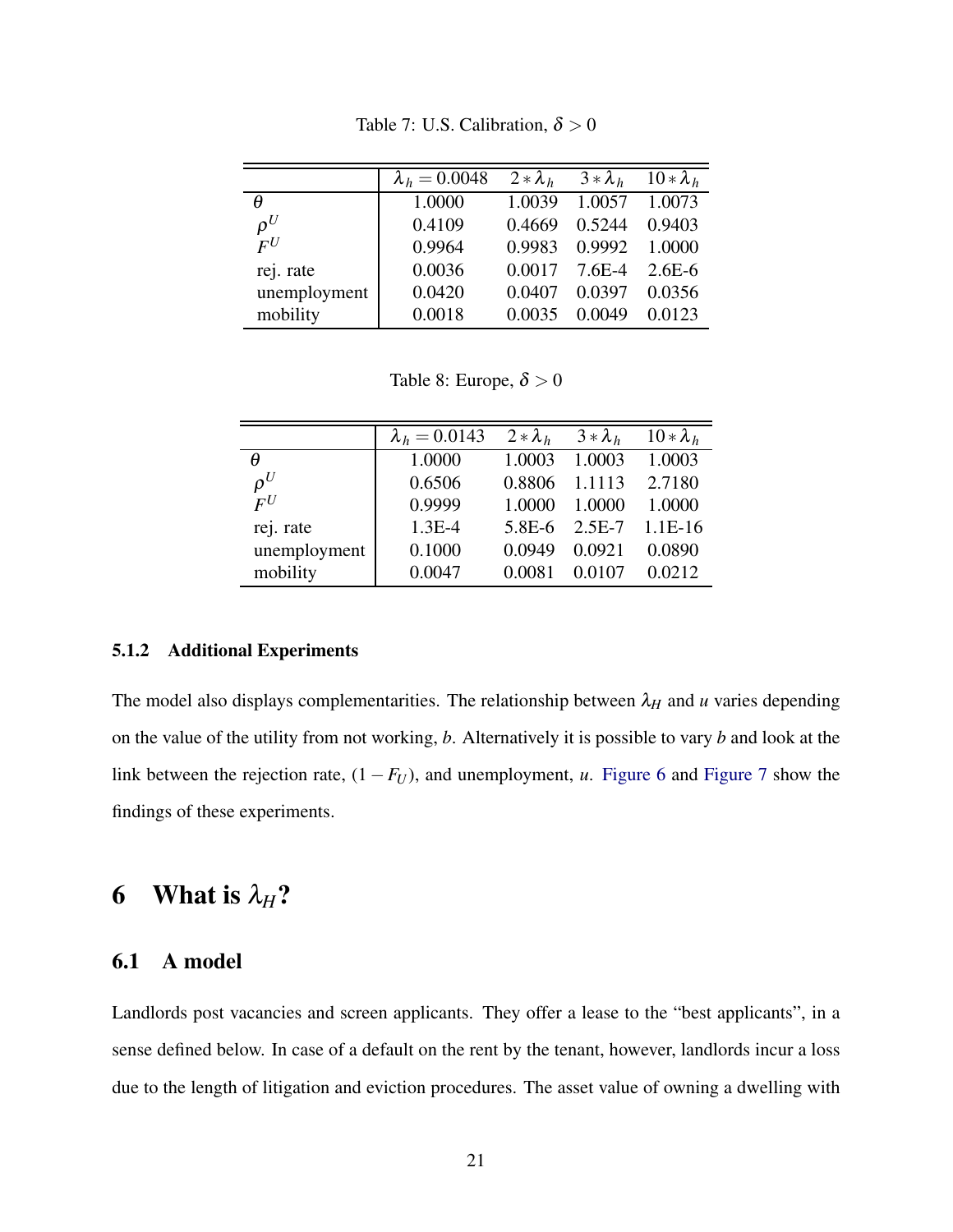<span id="page-21-0"></span>

Figure 6: Unemployment and Housing Market Frictions

<span id="page-21-1"></span>Figure 7: Unemployment and the Rejection Rate

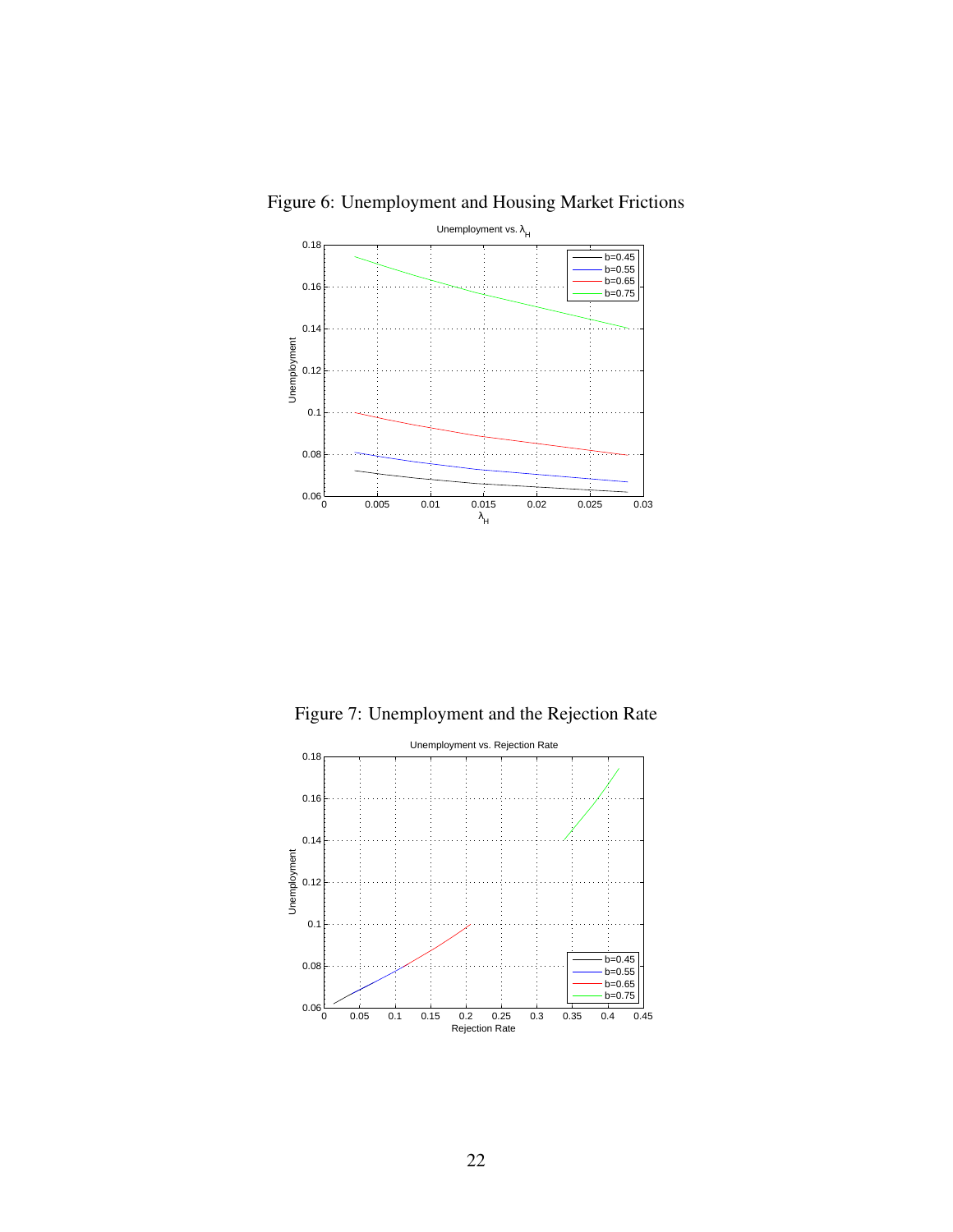a tenant defaulting on the rent is denoted by Λ. Therefore, Λ will decline with more regulation in the rental housing market, due to the length of the procedures to recover the unpaid rents and the dwelling.

Potential tenants (applicants) are all ex-ante homogenous but ex-post may represent a default risk for the landlord. More precisely, at the time of the contact between the applicant, the landlord gets a random signal on the tenant and postulates that the particular applicant has a specific default rate  $\delta_i$  (a Poisson rate in continuous time). It follows that for such a tenant, the value of a filled vacancy for the landlord is:

$$
rH_F=R+\delta_i(\Lambda-H_F)
$$

where *R* is the rent and  $H_F$  is the value of a filled vacancy.<sup>6</sup> We therefore have:

$$
H_F = \frac{R + \delta_i \Lambda}{r + \delta_i} \tag{18}
$$

The derivative of  $H_F$  with respect to  $\delta_i$  is given as  $\Delta r - R$ , which is negative since the landlord's value of a default,  $\Lambda$ , cannot be higher than the capitalized value of the rent  $R/\delta_i$ . Therefore,  $H_F$  is decreasing in  $\delta_i$ , from  $R/r$  to  $\Lambda$ . This implies that there will be a well defined reservation strategy by landlords given the signal they receive.

To derive this reservation strategy, we denote by *H<sup>V</sup>* the value of a vacant housing unit prior to screening. This value is exogenous and is given, in the long-run, by the cost of construction of new housing units. Therefore, it is independent of rental regulations and in particular of Λ. At the time of a contact with a tenant, landlords decide to offer a lease if the perceived value of default  $\delta_i$ is below a cut-off value  $\overline{\delta}$  with

$$
\frac{R + \overline{\delta}\Lambda}{r + \overline{\delta}} = H_V
$$
  
or  $\overline{\delta} = \frac{R - r\Lambda}{H_V - \Lambda}$ 

<sup>&</sup>lt;sup>6</sup>Recall that we assumed in the model that the flow of service of the dwelling to the tenant was exactly compensating the rent so we did not need to include the rent in the Bellman equations of workers. We also assume that workers do not benefit from defaulting on the rent: in case of default, they may have a disutulity exerted by landlords or their lawyers so that, after default, the value of being in a dwelling is not higher than it was when paying. Therefore, the expression for the Belmann equations of tenants derived previously is unchanged .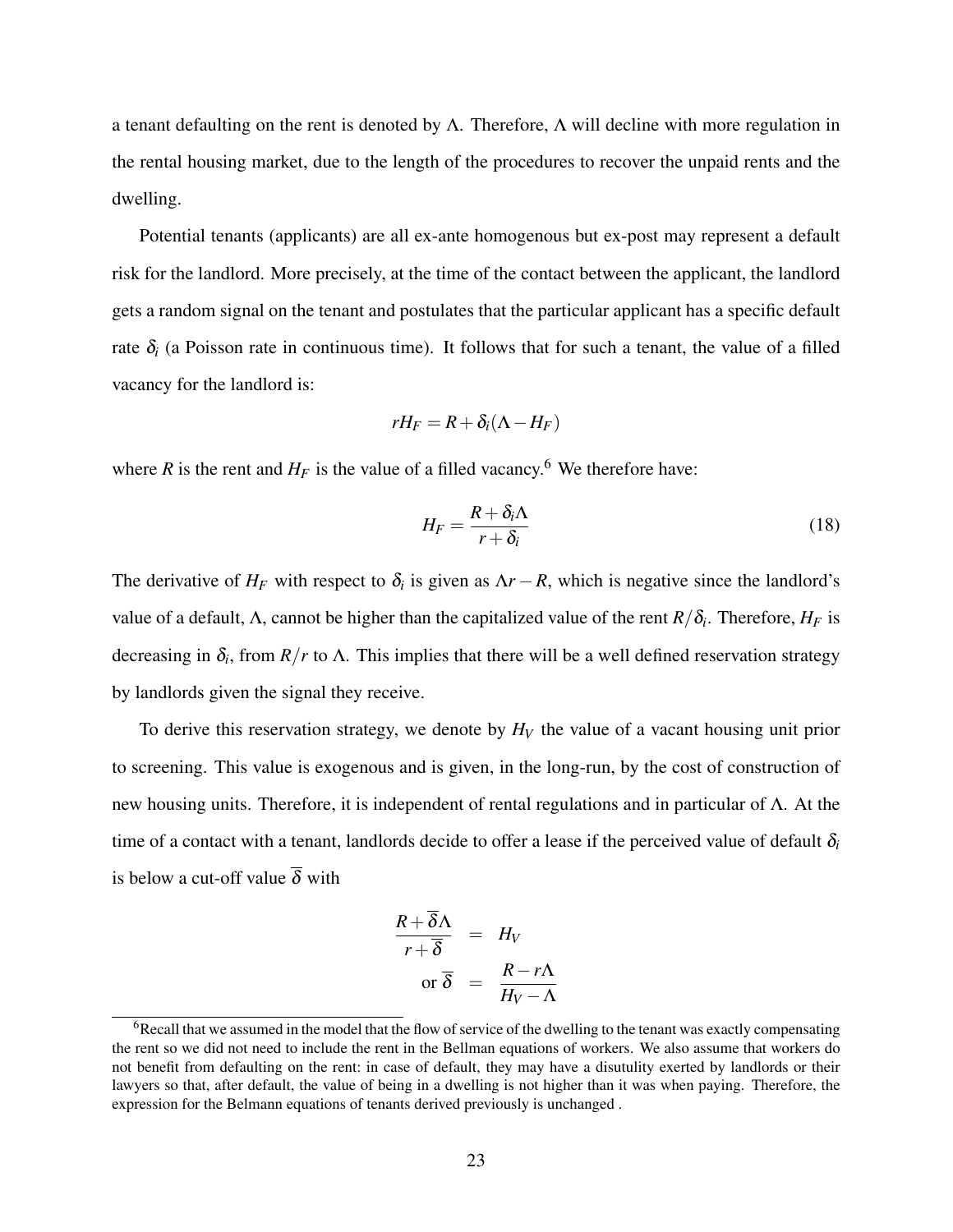Note that  $\overline{\delta}$  is increasing in Λ: the higher is Λ, the easier it is to accept a tenant since the risk of default is lower.

Hence, the screening rate,  $\alpha$ , of tenants is prob  $(\delta_i > \overline{\delta})$ . Denoting by  $L(\delta_i)$  the c.d.f. of default-rates, we have

$$
\alpha = 1 - L \left( \frac{R - r\Lambda}{H_V - \Lambda} \right)
$$

The screening rate is therefore increasing when  $\Lambda$  is lower, that is, when rental housing market regulations are higher.

Finally, denote by  $\phi$  the Poisson rate at which tenants receive dwelling offers. We assume that this contact rate is exogenous. It then follows that

$$
\lambda_H=\phi\,\alpha
$$

Therefore:

**Proposition 4:**  $\lambda_H$  *is decreasing in the amount of housing market regulations.* 

We will now investigate in the data whether there is indeed a link between mobility, unemployment and housing market regulations.

### 6.2 Within-EU mobility differences in rental housing market regulations.

Europe has so far been considered as a homogenous block. However, there are fairly large geographical mobility differences between countries. Scandinavian countries report mobility rates which are close to the US rates, while Southern European countries exhibit the lowest of all rates. Part of the differences may be due to socio-cultural factors, such as family attachment and to differences in regions leading to higher mobility costs. However, our model provides a natural starting point for an analysis of mobility.

We first report indices of rental housing market regulations collected by Djankov et al. (2002). This is a composite index based on the difficulty to evict a tenant, reflecting the complexity and the length of the procedure at various stages (pre-trial, process of trial, execution of the court decision). We report the numbers for 13 European countries and contrast the indices with mobility rates and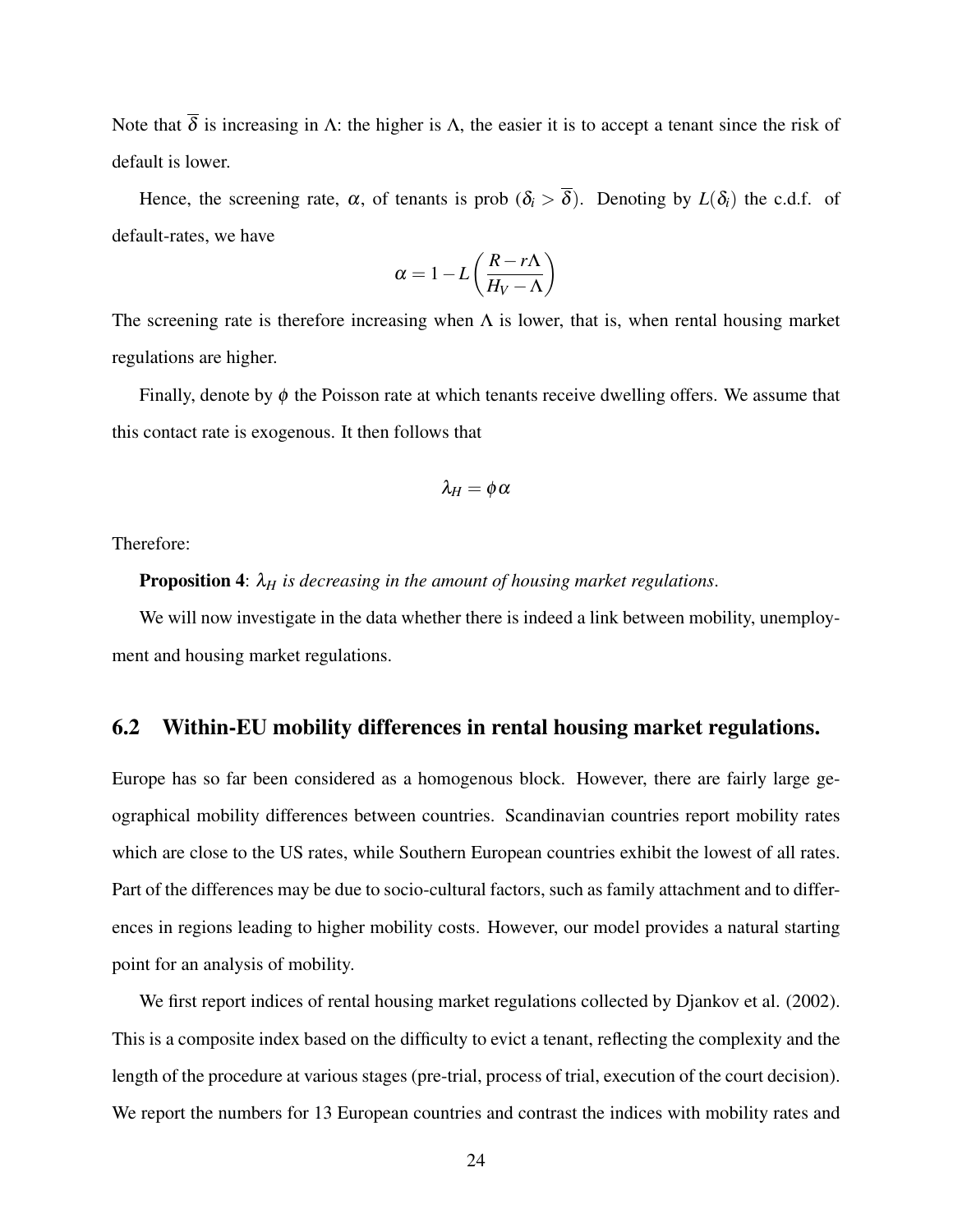with average unemployment rates.

|             | Mobility rate    | Housing           | Average        |
|-------------|------------------|-------------------|----------------|
|             | outside the area | market regulation | unemployment   |
|             | within 3 yrs.    | index             | rate 1995-2001 |
| Denmark     | 0.054            | 3.6               | 5.3            |
| Netherlands | 0.029            | 3                 | 4.2            |
| Belgium     | 0.013            | 3.17              | 8.5            |
| France      | 0.042            | 3.6               | 10.4           |
| Ireland     | 0.010            | 3.2               | 7.9            |
| Italy       | 0.011            | 4.24              | 10.7           |
| Greece      | 0.011            | 4.31              | 10.5           |
| Spain       | 0.009            | 4.81              | 14.5           |
| Portugal    | 0.007            | 4.54              | 5.6            |
| Austria     | 0.015            | 3.62              | 4.02           |
| Finland     | 0.058            | 2.53              | 11.9           |
| Germany     | 0.021            | 3.76              | 8.3            |
| UK          | 0.072            | 2.22              | 6.5            |

Source of data: mobility figures based on ECHP. Regulation indices based on Djankov et al. (2002). Unempoyment based on Eurostat statistics.

[Figure 8](#page-25-0) diplays a strong, negative correlation between housing market regulations and mobility rate across European countries. This is a good illustration of Proposition 4: higher regulation lower  $\lambda_H$  which in turn reduces mobility.

The strong and negative correlation suggests that indeed, our model has the potential to explain mobility patterns using the parameter  $\lambda_H$ .

The next question is whether regulations can explain, per se, a large share of unemployment differences? The answer lies in [Figure 9](#page-26-0) the next chart and appears to be yes to some extent, at least based on this scatter plot. The correlation coefficient between the series is 0.31 and the R-sq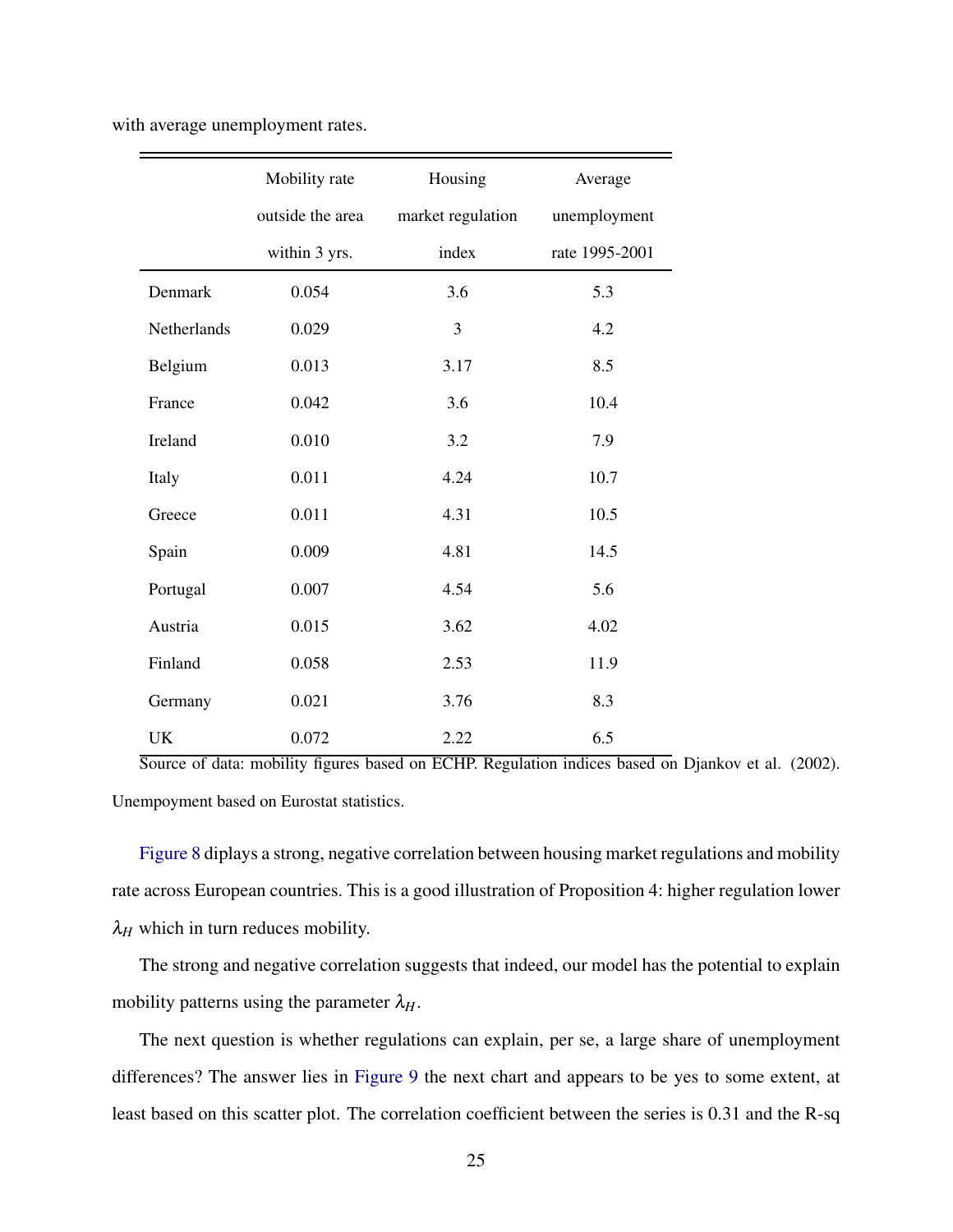<span id="page-25-0"></span>Figure 8: Housing Regulations and Mobility



is 0.09.

## 7 Concluding comments

In this paper we have taken seriously the idea that labor market frictions, and in particular the reservation strategies of unemployed workers when they decide whether or not to accept a job offer, depends strongly on the functioning of the housing market. This interconnection between two frictional markets (housing and labor) is, per se, an interesting problem and deserves analysis.

This paper has offered such a model, based on decisions to accept or reject a job offer, given the commuting distance to jobs. The model is relatively parsimonious, thanks to simplifying assumptions such as the isotropy of space, an unrealistic assumption but which conveniently provides closed form solutions and makes it possible to explain quit, job acceptance and geographic mobility decisions with a decision rule on a single dimension. Our model is yet rich enough and can be extended to deal with new issues such as discrimination in the housing market, mobility allowances or "moving toward opportunity" schemes, spatial misatch issues and so on, as in the urban economics literature.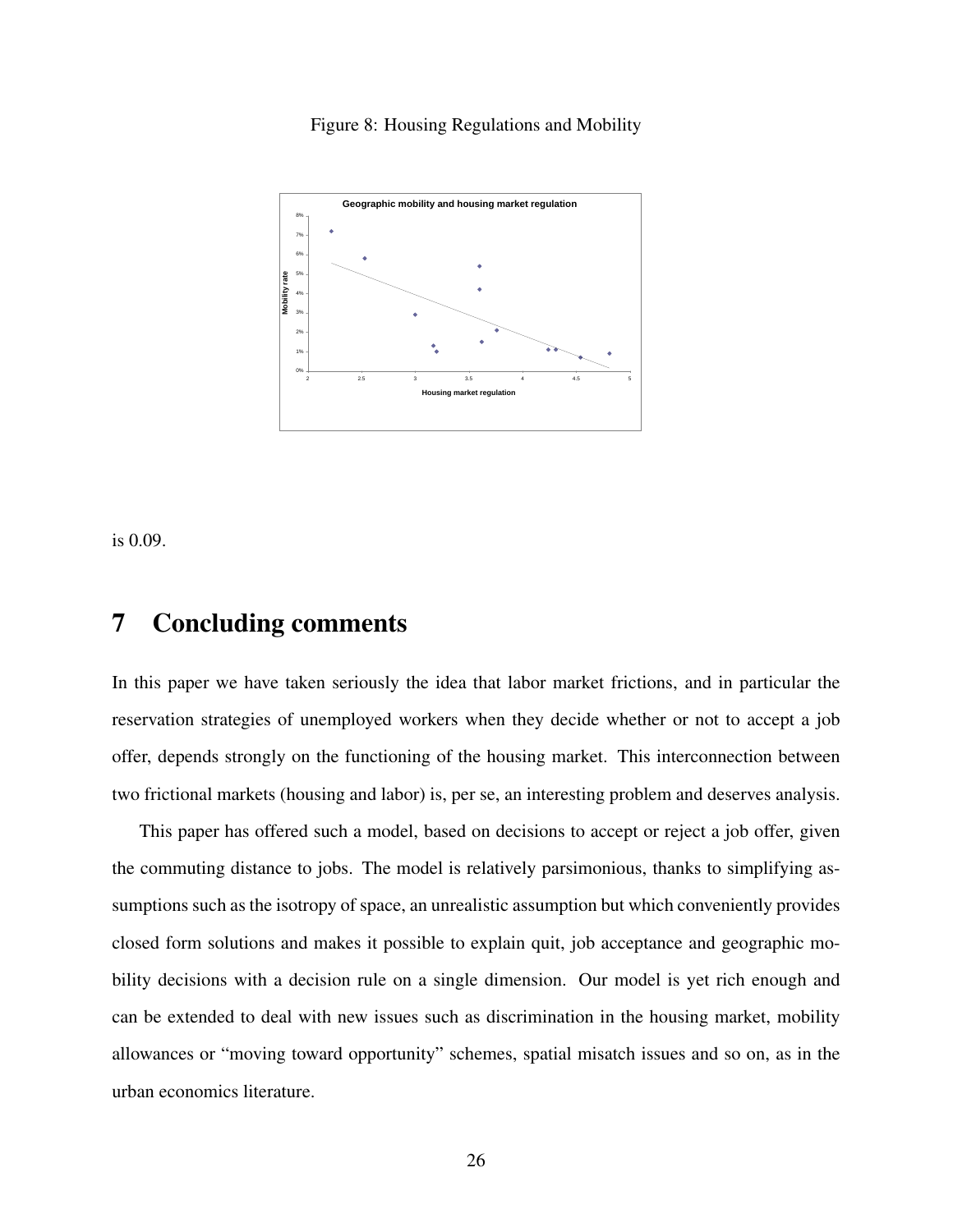#### <span id="page-26-0"></span>Figure 9: Housing Regulations and Unemployment



We have attempted to explain differences in mobility rates between Europe and the US. A calibration exercise of "Europe" and the US is able to account for differences in unemployment and mobility thanks to a parameter which captures the speed of arrival of housing offers to households.

In our calibration, we find that housing frictions account for 0.6 percentage points of US unemployment and at most 2 percentage points (out of 10) of European unemployment. However, policy inducing mobility might never be able to reduce unemployment by 2 percentage points. Taking the  $\lambda_H$  parameter to infinity is not an available option, given the nature of frictions. Tripling the European value of  $\lambda_H$  to reach the US value is already an ambitious objective. Doing so reduces unemployment in Europe by 0.6 percentage points, which is large already, but suggests that after all, housing market imperfections may not be a major cause of aggregate unemployment. Of course, the lack of mobility is a more specific problem for outsiders in the labor market (young workers in particular) and relatively low effects in aggregate could hide massive effects for some categories of the population.

Finally, this conclusion of large effects of  $\lambda_H$  on mobility and positive but not massive effects on unemployment is coherent with intra-European differences in housing market regulations. Based on indices of rental housing market regulation, we find a strong negative correlation of the indices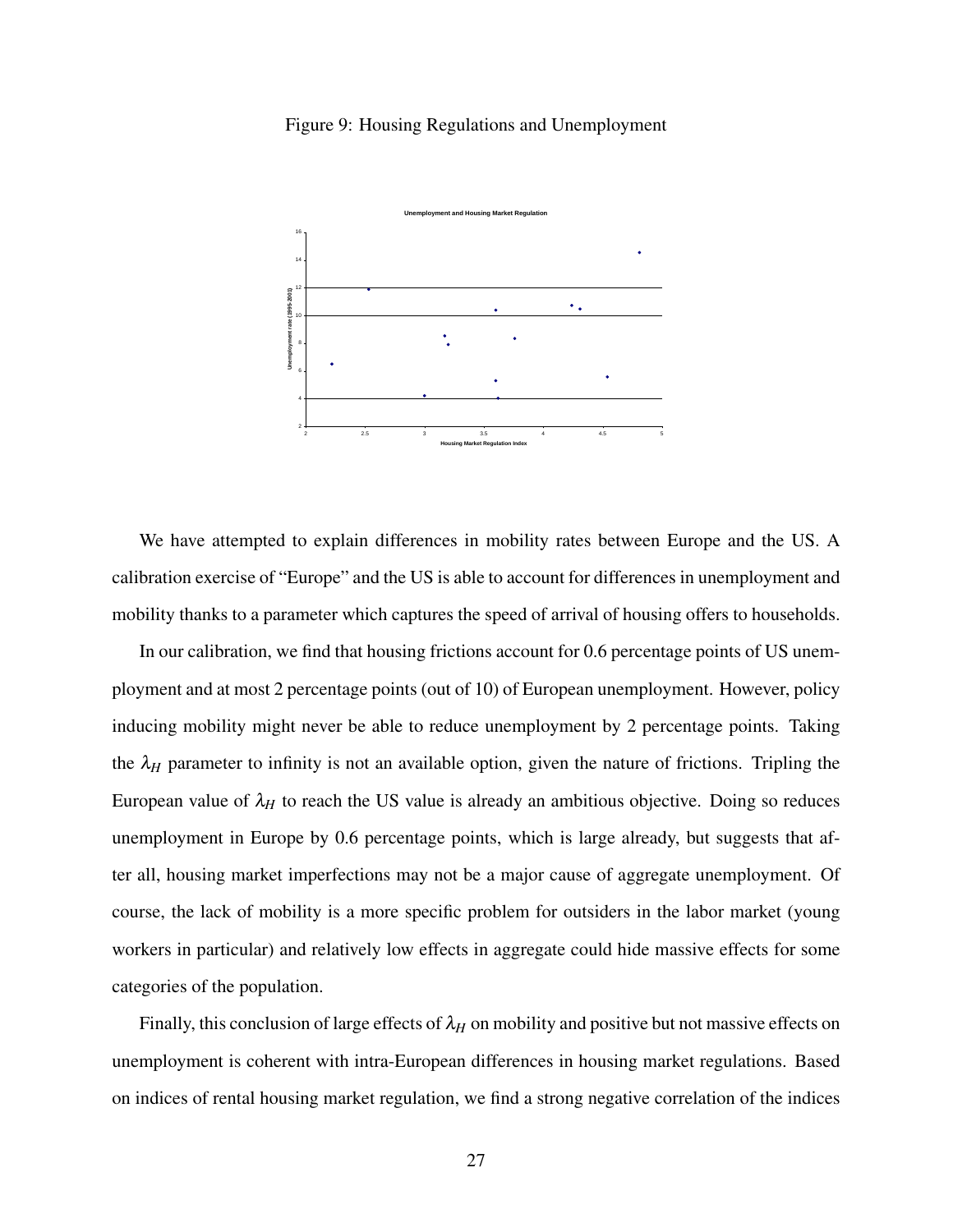with geographical mobilty and a small and positive correlation with unemployment rates.

Future work should attempt to enrich the model to introduce more specific urban features such as anisotropy of space and the existence of centers in cities and suburbs, as well as different groups of the labor force. Our work is a first step in integrating housing and labor markets in a coherent macroeconomic model.

# 8 Appendix

# **8.1** Proof of the determination of  $\rho^U$

Rewrite the Bellman equations as:

$$
rE(\rho) = w - \tau \rho + s(U - E(\rho)) + \lambda_H \int_0^{\rho^E(\rho)} (E' - E) dG_N(\rho')
$$
  

$$
rU = b + p \int_0^{\rho^U} (E' - U) dF(\rho')
$$

Take the value of *E* in  $\rho^U$ , we have:

$$
rE(\rho^U) = w - \tau \rho^U + s(U - E(\rho^U)) + \lambda_H \int_0^{\rho^U} (E' - E(\rho^U)) dG_N(\rho')
$$
  
= 
$$
rU = b + p \int_0^{\rho^U} (E' - U) dF(\rho')
$$

so

$$
\rho^U = \frac{\lambda_H}{\tau} \int_0^{\rho^U} (E' - U) dG_N(\rho') - \frac{p}{\tau} \int_0^{\rho^U} (E' - U) dF(\rho') + \frac{w - b}{\tau}
$$
(19)

This equation simplifies a bit after integrating by parts. Noting that

$$
\frac{\partial E}{\partial \rho} = \frac{-\tau}{r + s + \lambda_H G_N(\rho)}
$$

$$
\int_0^{\rho^U} (E' - U) dH(\rho') = \int_0^{\rho^U} \frac{\tau H(\rho)}{r + s + \lambda_H G_N(\rho)} d\rho
$$

where *H* is any distribution such that  $H(0) = 0$ , we can thus rewrite  $\rho^U$  as in the text.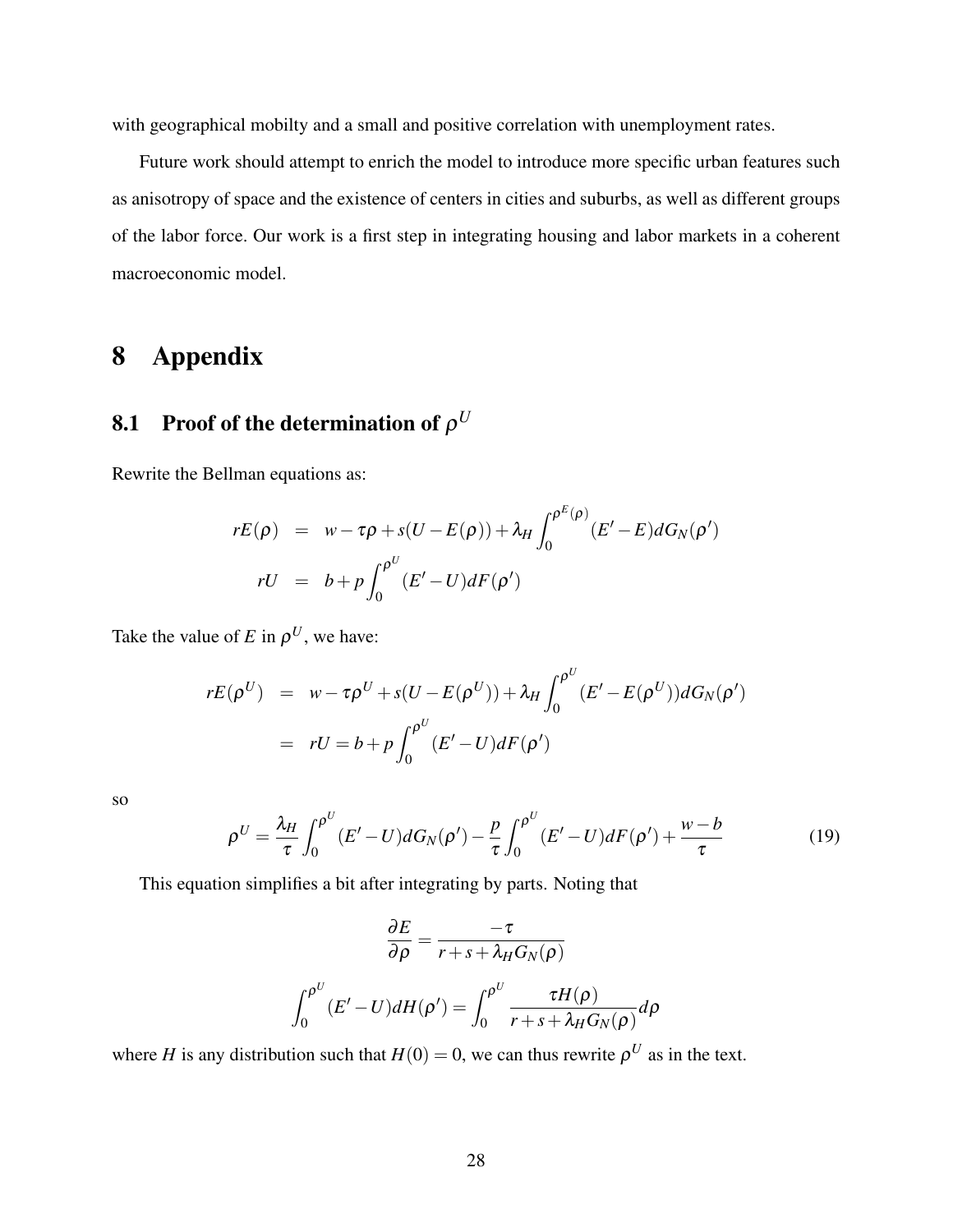# 8.2 Link between  $F$ ,  $F$ *J* and  $G$ <sup>S</sup>

We start from the integrand  $A = \int \int \max[U, E(\rho'), E(\rho'')] dF_J(\rho') dG_S(\rho'')$ . Noting that

$$
\frac{dE}{d\rho} = \frac{-\tau}{r + s + \lambda_H G_N(\rho)}
$$

we can rewrite *A* as

$$
A = \int \int \{I[\rho' > \rho_U]I[\rho'' > \rho_U]U
$$

$$
+I[\rho' < \rho'']I[\rho' < \rho^U]E(\rho')
$$

$$
+I[\rho'' < \rho']I[\rho'' < \rho^U]E(\rho'')\}
$$

$$
dF_J(\rho')dG_S(\rho'')
$$

or

$$
A = U \int_{\rho^U} dF_J(\rho') \int_{\rho^U} dG_S(\rho'')
$$
  
+ 
$$
\int_0^{\rho^U} E(\rho') \left( \int_{\rho'} dG_S(\rho'') \right) dF_J(\rho')
$$
  
+ 
$$
\int_0^{\rho^U} E(\rho'') \left( \int_{\rho''} dF_J(\rho') \right) dG_S(\rho'')
$$

or

$$
A = U(1 - F_J(\rho^U))(1 - G_S(\rho^U))
$$
  
+  $\int_0^{\rho^U} E(\rho') (1 - G_S(\rho')) dF_J(\rho')$   
+  $\int_0^{\rho^U} E(\rho'') (1 - F_J(\rho'')) dG_S(\rho'')$ 

Denote by  $F = 1 - (1 - F_J(\rho))(1 - G_S(\rho))$ . We have that

$$
dF = (1 - F_J)dG_S + (1 - G_S)dF_J
$$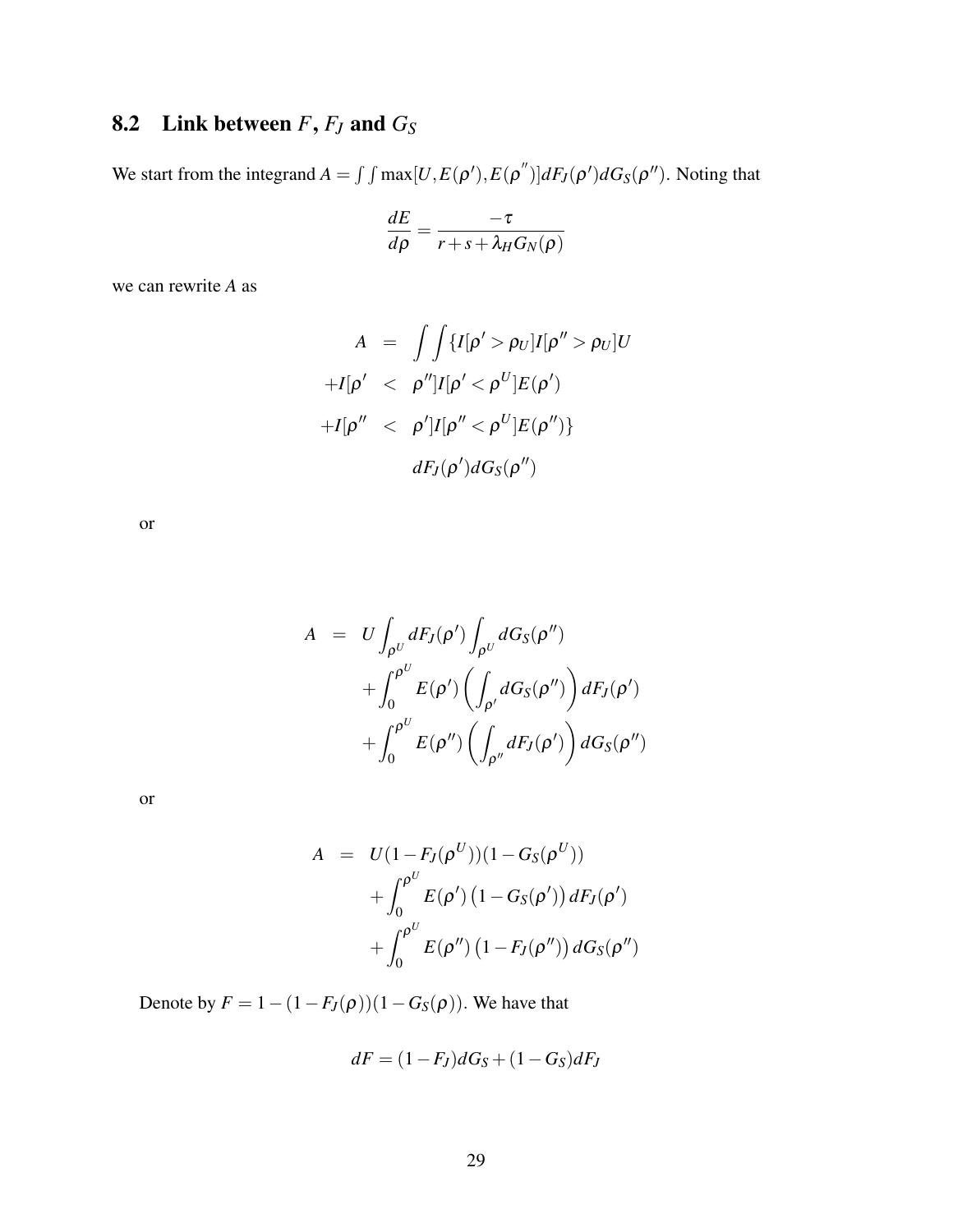and we can thus rewrite

$$
A = U(1 - F_J(\rho^U))(1 - G_S(\rho^U))
$$

$$
+ \int_0^{\rho^U} E(\rho) dF(\rho)
$$

$$
= \int \max(U, E(\rho)) dF(\rho)
$$

The last equality comes from the observation that  $1 - F(\rho^U) = (1 - F_J(\rho^U))(1 - G_S(\rho^U))$ .

### 8.3 Adding up moving costs

Let  $C$  be a relocation cost paid by workers. We ignore here  $G_S$  assumed to be degenerate and fix  $\delta = 0$ . We have thus:

$$
rE(\rho) = w - \tau \rho + s(U - E(\rho)) + \lambda_H \int \max [0, (E' - E - C)] dG_N(\rho')
$$
  

$$
rU = b + p \int (E' - U) dF(\rho')
$$

*E* is downward sloping in  $\rho$  with slope

$$
\frac{dE}{d\rho} = \frac{-\tau}{r + s + \lambda_H P_W}
$$

where  $P_W \ge 0$  is the probability to move conditional on receving a housing offer, with  $0 < P_W < 1$ possibly depends on  $\rho$ . The function  $E(\rho)$  is thus monotonic and there is thus a well-defined reservation strategy, with a reservation distance denoted by  $\rho^E$  for the employed above which a housing offer is rejected. Note in addition that there is NOW state-dependence in the reservation strategy of the employed: we have that  $\rho^{E}(\rho)$  with presumably  $d\rho^{E}/d\rho > 0$ : the further away the tenants live from her job, the less likely they will reject an offer. (NB: to be shown in the general case). e can rewrite

$$
P_W = G_N(\rho^E(\rho))
$$